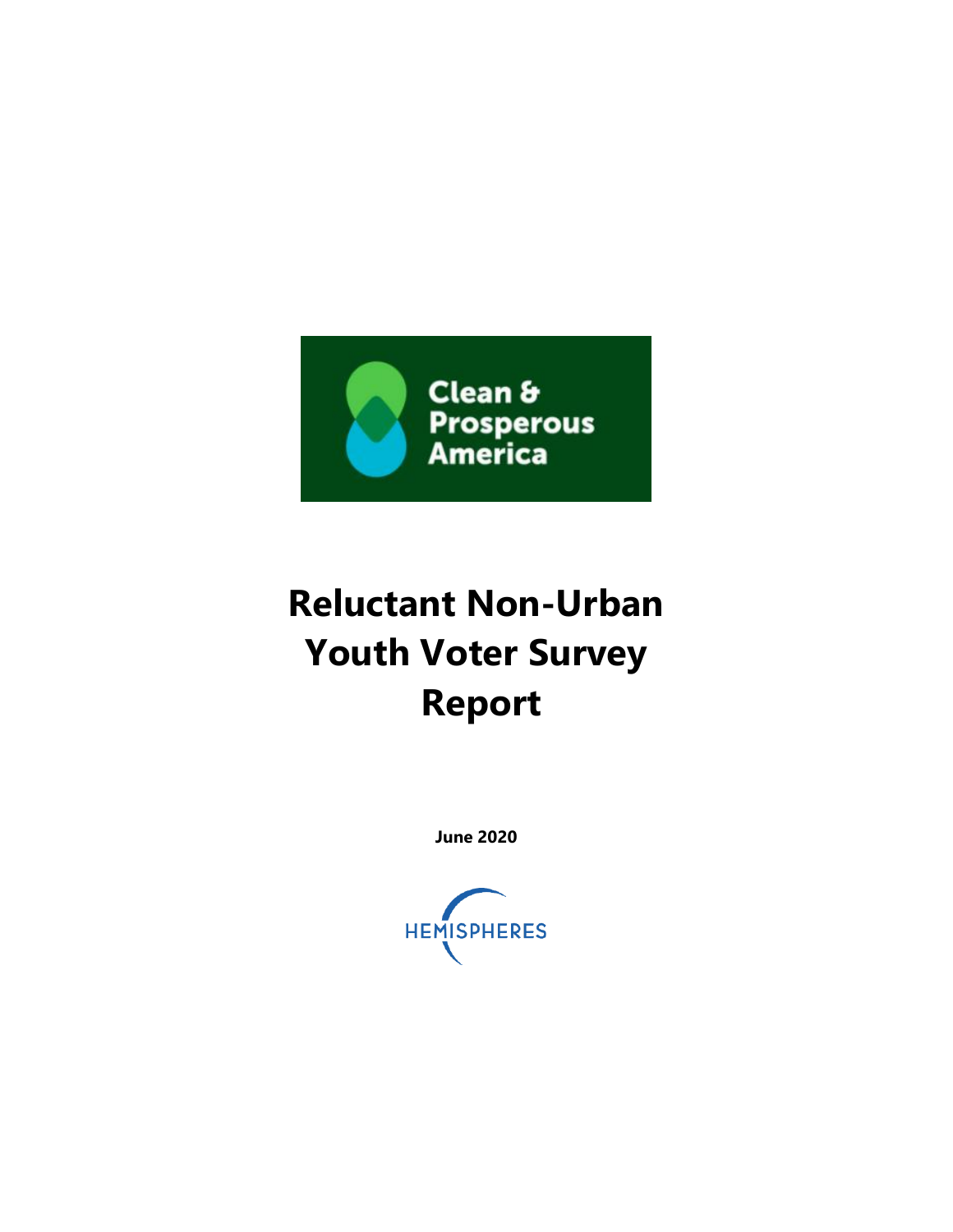### **Overview and Methodology**

Clean and Prosperous America is developing a Climate Change Get out the Vote Messaging Playbook and Tool Kit for target campaigns, and youth and climate action organizations. CAPA is conducting quantitative research with key campaign areas to provide data support for the Playbook and Tool Kit and CAPA messaging strategies.

This project will also address the following research questions:

- How well does the proposed CAPA messaging themes play with the target audience?
- Which messaging components, isolated from the creative executions (to be tested online), are most motivating?
- How much does the target know and care about the roll-back of environmental policies done by the current administration?
- What is the relative importance of issues to the target audience in this new context of COVID-19?
- How do people's attitudes towards policy impact and climate change action urgency change pre to post COVID-19?
- Which green economy strategies play strongest in a post-COVID-19 economic recovery context?
- What are our targets' attitudes with regard to voting by mail?

| Data Collection Technique:                    | Online Survey, 15 minutes                                                                                                                                                                                                                                                                                                                    |
|-----------------------------------------------|----------------------------------------------------------------------------------------------------------------------------------------------------------------------------------------------------------------------------------------------------------------------------------------------------------------------------------------------|
| <b>Target Audience Screening</b><br>Criteria: | 2020 Eligible US voters ages 17-39<br>Live in medium to small sized cities and country areas (<250,000 pop.)<br>Registered to vote or eligible to vote/not registered or unknown<br>Undecided (undecided if voting in 2020 or undecided in 2020 election<br>candidates) OR<br>Infrequent (do not consistently vote in every election) voters |
| Sample Size and<br>Geographies:               | Total sample: 556 completes<br>• AZ: 144 completes<br>MI: 177 completes<br>PA: 235 completes                                                                                                                                                                                                                                                 |
| Interview Dates:                              | May 15-26, 2020                                                                                                                                                                                                                                                                                                                              |
| Reliability:                                  | Measured at the 95% confidence level:<br>a sample of 556 is reliable within $+4\%$ points                                                                                                                                                                                                                                                    |
| Significance Testing:                         | Significant differences shown at the 95% level and denoted by <b>bold</b> .                                                                                                                                                                                                                                                                  |

### **Methodology:**

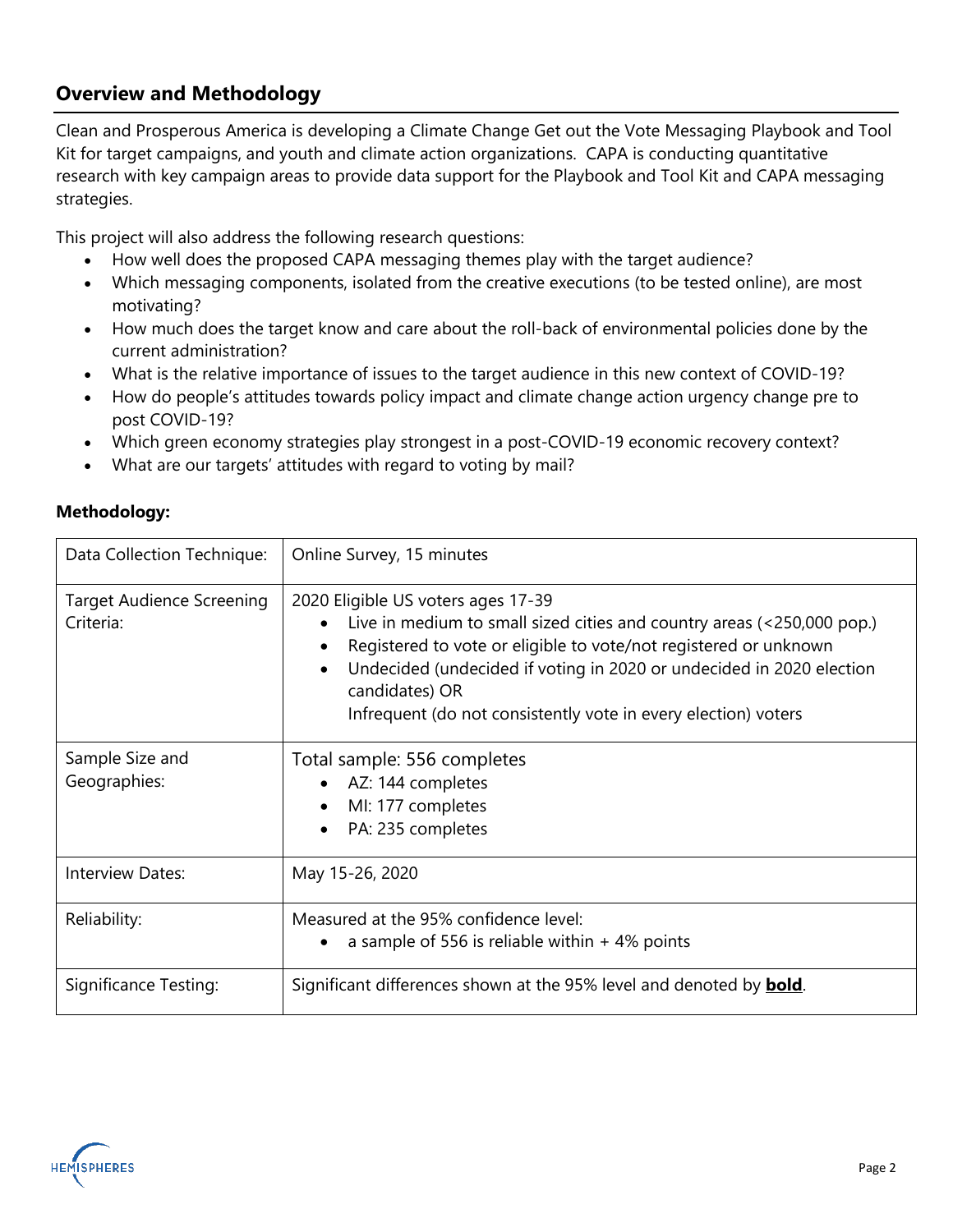### **Executive Summary**

- Reluctant Non-Urban Youth voters are more white and less likely to have a college degree than the electorate at large. Although their incomes are similar to national averages, they are more likely to work in health care and have higher unemployment than the rest of the country. They have also been more economically impacted by COVID-19 than other groups, with higher unemployment than the national average.
- These voters see themselves as independent and do not identify with a particular party; a quarter feel like candidates don't address relevant issues to them. They believe they approach candidates as individuals and vote for the ones most aligned with their concerns, regardless of affiliation. While they are generally excited to vote, some feel that voting is a pain, not fair, or that the current administration does not want them to vote. They feel they would be much more likely to vote if they could have a mail-in ballot.
- Millennial voters in this group went strongly for Obama in 2012 and switched to Trump in 2016. Many switched again to vote for Democrats in the 2018 Congressional elections.
- Although climate change is not at the top of their list of concerns, these voters do care about climate action and most consider it urgent. They are open to clean energy efforts being a part of the post-pandemic economic recovery. At the same time, they are less aware of what has happened to environmental protection and climate action under the current administration.
- Messages and policies that promote bi-partisan solutions and job creation within a climate action agenda resonate well with these voters.

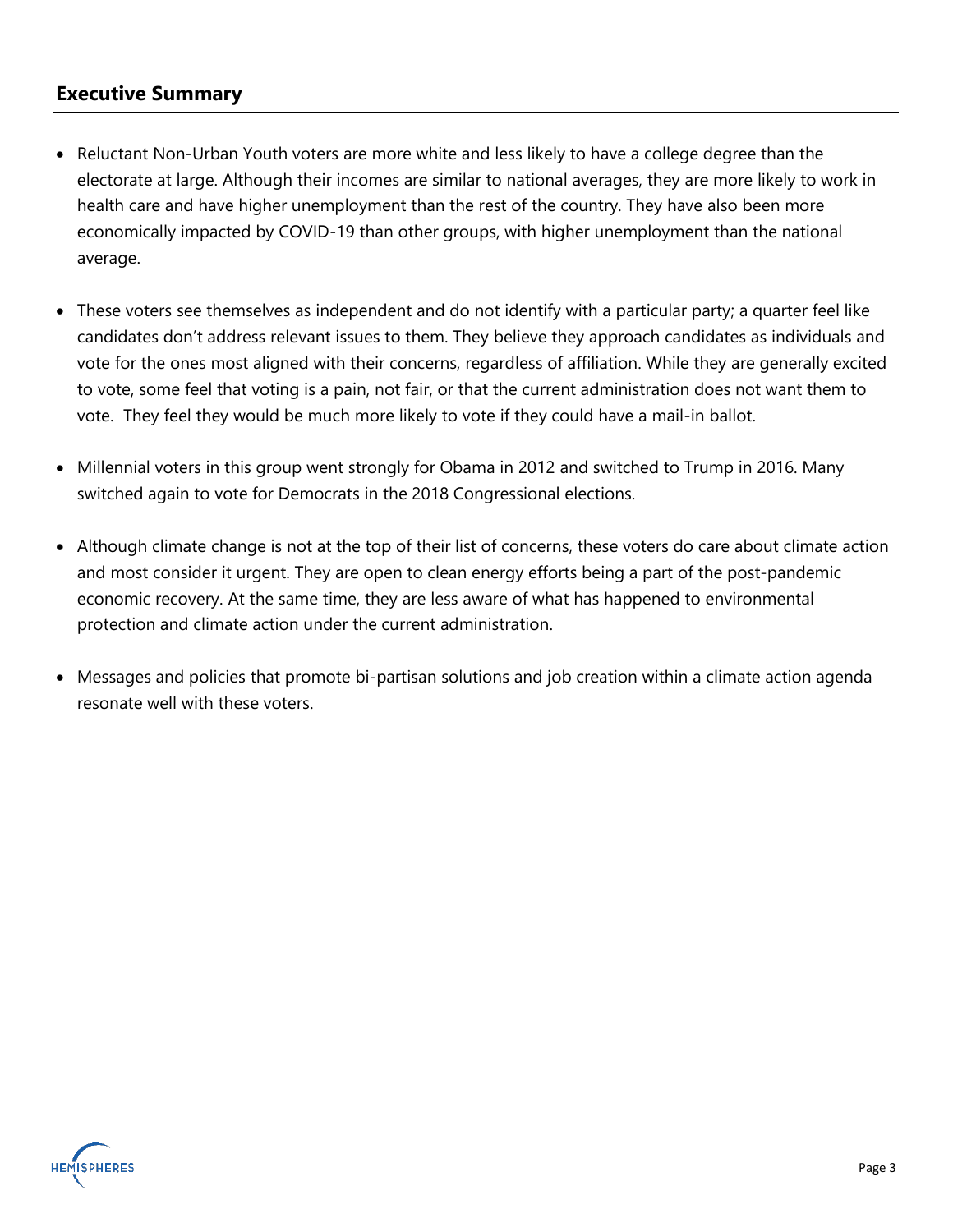### **Profiles**

### **Demographics**

The Reluctant Non-Urban Youth voters represented in this survey are mostly Millennials and skew female, with a majority living in small cities. Undecided voters are more likely to be younger, Gen Z voters while Infrequent voters are more likely to be Millennials.

|                     |      | Total                | Age            |                             | Gender |      |                 |               | Age x Gender    |               |           | <b>Voter Status</b> |
|---------------------|------|----------------------|----------------|-----------------------------|--------|------|-----------------|---------------|-----------------|---------------|-----------|---------------------|
|                     |      | $<$ 250K<br>AZ/MI/PA | 17-24<br>Gen Z | 25-39<br><b>Millennials</b> | Female | Male | 17-24<br>Female | 17-24<br>Male | 25-39<br>Female | 25-39<br>Male | Undecided | Infrequent          |
|                     | Base |                      |                |                             |        |      |                 |               |                 |               |           |                     |
|                     |      | 556                  | 202            | 354                         | 336    | 216  | 122             | 78            | 214             | 138           | 403       | 315                 |
| 17-24 (Gen Z)       |      | 36%                  | 100%           | 0%                          | 36%    | 36%  | 100%            | 100%          | 0%              | 0%            | 42%       | 19%                 |
| 25-39 (Millennials) |      | 64%                  | 0%             | 100%                        | 64%    | 64%  | 0%              | 0%            | 100%            | 100%          | 58%       | 81%                 |
| Mean vears          |      | 27.7                 | 20.4<br>31.8   |                             | 27.7   | 27.6 | 20.3            | 20.4          | 31.9            | 31.7          | 26.9      | 29.8                |

S1: What is your age?

Base = All Respondents

|                                          | <b>Total</b>         | Age                                           |     |        | Gender |                 |                   | Age x Gender    |               |           | <b>Voter Status</b> |
|------------------------------------------|----------------------|-----------------------------------------------|-----|--------|--------|-----------------|-------------------|-----------------|---------------|-----------|---------------------|
|                                          | $<$ 250K<br>AZ/MI/PA | 25-39<br>17-24<br>Gen Z<br><b>Millennials</b> |     | Female | Male   | 17-24<br>Female | $17 - 24$<br>Male | 25-39<br>Female | 25-39<br>Male | Undecided | Infrequent          |
| Base                                     | 556                  | 202<br>354                                    |     | 336    | 216    | 122             | 78                | 214             | 138           | 403       | 315                 |
| In a medium-size city $(50,000-250,000)$ | 31%                  | 35%                                           | 29% | 27%    | 38%    | 33%             | 37%               | 23%             | 38%           | 32%       | 30%                 |
| In a small city or town (under 50,000)   | 55%                  | 53%                                           | 56% | 57%    | 50%    | 57%             | 47%               | 58%             | 52%           | 53%       | 58%                 |
| In open country                          | 14%                  | 12%                                           | 15% | 16%    | 12%    | 11%             | 15%               | <u> 19%</u>     | 9%            | 15%       | 12%                 |

S3: How would you describe the area where you live?

Base = All Respondents

These voters are more white than the rest of the US (which was 72% in the 2010 Census), especially the Millennial females. Gen Z is more diverse overall, especially with more African-Americans.

|                           | <b>Total</b>         | Age            |                             |        | Gender |                 |                   | Age x Gender    |               |           | <b>Voter Status</b> |
|---------------------------|----------------------|----------------|-----------------------------|--------|--------|-----------------|-------------------|-----------------|---------------|-----------|---------------------|
|                           | $<$ 250K<br>AZ/MI/PA | 17-24<br>Gen Z | 25-39<br><b>Millennials</b> | Female | Male   | 17-24<br>Female | $17 - 24$<br>Male | 25-39<br>Female | 25-39<br>Male | Undecided | Infrequent          |
| Base                      | 556                  | 202            | 354                         | 336    | 216    | 122             | 78                | 214             | 138           | 403       | 315                 |
| African American/Black    | 12%                  | <u>19%</u>     | 8%                          | 11%    | 14%    | 18%             | 23%               | 7%              | 9%            | 11%       | 11%                 |
| Asian or Pacific Islander | 5%                   | 6%             | 4%                          | 4%     | 6%     | 4%              | 8%                | 4%              | 5%            | 5%        | 4%                  |
| Caucasian / White         | 77%                  | 66%            | 83%                         | 82%    | 69%    | <u>73%</u>      | 55%               | 87%             | 77%           | 76%       | 79%                 |
| Hispanic or Latino        | 12%                  | 11%<br>15%     |                             | 10%    | 15%    | 11%             | <u>20%</u>        | 10%             | 12%           | 13%       | 14%                 |
| Other                     | 2%                   | 4%             | 1%                          | 2%     | 2%     | 4%              | 3%                | $1\%$           | 2%            | 2%        | 1%                  |

D1: Please indicate the group or groups in which you would include yourself. Base = All Respondents

Not surprisingly, the Gen Z voters are single. Millennial females are more likely to be coupled than their male counterparts. Very few in these groups live alone, with almost half in households with children under 18.

|                                           | <b>Total</b> | Age   |             |        | Gender     |        |           | Age x Gender |       |           | Voter Status |
|-------------------------------------------|--------------|-------|-------------|--------|------------|--------|-----------|--------------|-------|-----------|--------------|
|                                           | $<$ 250K     | 17-24 | 25-39       | Female | Male       | 17-24  | $17 - 24$ | 25-39        | 25-39 | Undecided | Infrequent   |
|                                           | AZ/MI/PA     | Gen Z | Millennials |        |            | Female | Male      | Female       | Male  |           |              |
| Base                                      | 556          | 202   | 354         |        | 336<br>216 |        | 78        | 214          | 138   | 403       | 315          |
| Single                                    | 89%<br>63%   |       | 49%         | 58%    | <u>72%</u> | 87%    | 92%       | 42%          | 60%   | 67%       | 57%          |
| Married or long-term domestic partnership | 37%          | 11%   | 51%         | 42%    | 28%        | 13%    | 8%        | 58%          | 40%   | 33%       | <u>43%</u>   |
| _ _ _ _ _                                 |              |       |             |        |            |        |           |              |       |           |              |

D3: What is your marital status?

Base = All Respondents

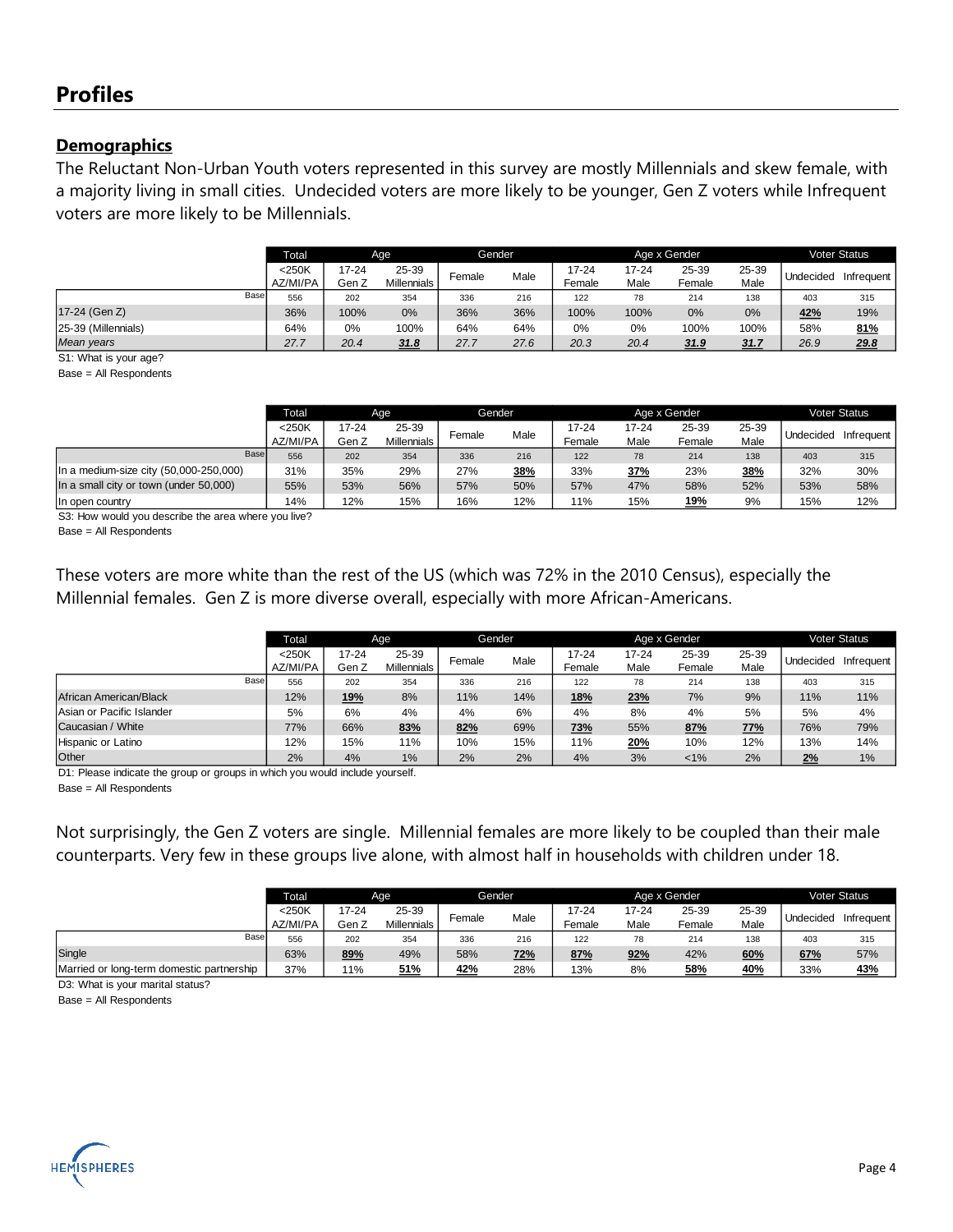|                                                 | Total<br>Age         |                    |                             |            | <b>Gender</b> |                     |                   | Age x Gender    |               |           | <b>Voter Status</b> |
|-------------------------------------------------|----------------------|--------------------|-----------------------------|------------|---------------|---------------------|-------------------|-----------------|---------------|-----------|---------------------|
|                                                 | $<$ 250K<br>AZ/MI/PA | $17 - 24$<br>Gen Z | 25-39<br><b>Millennials</b> | Female     | Male          | $17 - 24$<br>Female | $17 - 24$<br>Male | 25-39<br>Female | 25-39<br>Male | Undecided | Infrequent          |
| Base                                            | 556                  | 202                | 354                         | 336        | 216           | 122                 | 78                | 214             | 138           | 403       | 315                 |
| Any other (Net)                                 | 87%                  | 89%                | 86%                         | 91%        | 81%           | 93%                 | 81%               | 90%             | 81%           | 88%       | 85%                 |
| Adults (18 years of age and older)              | 77%                  | 82%                | 75%                         | 81%        | 72%           | 87%                 | 73%               | 78%             | 71%           | 78%       | 74%                 |
| Children (Net)                                  | 46%                  | 41%                | 49%                         | 53%        | 35%           | 44%                 | 36%               | 58%             | 34%           | 49%       | 44%                 |
| Teenagers (13 to just under 18 years of<br>age) | 18%                  | 30%                | 12%                         | 21%        | 14%           | 31%                 | 28%               | 15%             | 6%            | 22%       | 11%                 |
| "Tweens" (9 to just under 13 years of<br>age)   | 15%                  | 13%                | 16%                         | 17%        | 12%           | 14%                 | 13%               | 19%             | 12%           | 16%       | 15%                 |
| Children (3 to just under 9 years of age)       | 20%                  | 10%                | 25%                         | 24%        | 15%           | 13%                 | 6%                | 29%             | 20%           | 20%       | 21%                 |
| Toddlers (13 months to just under 3<br>years)   | 10%                  | 3%                 | 14%                         | <b>13%</b> | 6%            | 5%                  | 0%                | 17%             | 9%            | 10%       | 11%                 |
| Babies (12 months or younger)                   | 6%                   | 4%                 | 8%                          | 8%         | 4%            | 7%                  | 0%                | 9%              | 6%            | 7%        | 7%                  |
| No one else                                     | 13%                  | 11%                | 14%                         | 9%         | 19%           | 7%                  | 19%               | 10%             | 19%           | 12%       | 15%                 |

D4: Who lives with you in your household?

Base = All Respondents

Most of these voters have at least some college experience. Education increases with age with most of Gen Z either just recently graduating high school and still in college, while the large majority of Millennials have at least an AA or BA degree. Undecided voters are less educated than Infrequent voters.

|                                       | <b>Total</b>         | Age                |                             | Gender |      |                 |                   | Age x Gender    |               |           | <b>Voter Status</b> |
|---------------------------------------|----------------------|--------------------|-----------------------------|--------|------|-----------------|-------------------|-----------------|---------------|-----------|---------------------|
|                                       | $<$ 250K<br>AZ/MI/PA | $17 - 24$<br>Gen Z | 25-39<br><b>Millennials</b> | Female | Male | 17-24<br>Female | $17 - 24$<br>Male | 25-39<br>Female | 25-39<br>Male | Undecided | Infrequent          |
| Base                                  | 556                  | 202                | 354                         | 336    | 216  | 122             | 78                | 214             | 138           | 403       | 315                 |
| Some high school                      | 7%                   | 13%                | 3%                          | 7%     | 8%   | 13%             | <u>14%</u>        | 3%              | 4%            | 8%        | 5%                  |
| High school graduate                  | 23%                  | 32%                | 18%                         | 21%    | 25%  | 30%             | 33%               | 16%             | 20%           | 24%       | 19%                 |
| Some college                          | 25%                  | 29%                | 22%                         | 27%    | 21%  | 30%             | 27%               | 25%             | 18%           | 25%       | 24%                 |
| Associates degree or technical degree | 13%                  | 8%                 | 15%                         | 12%    | 14%  | 8%              | 8%                | 14%             | <b>17%</b>    | 12%       | <b>16%</b>          |
| College degree                        | 23%                  | 13%                | 29%                         | 24%    | 21%  | 16%             | 9%                | 29%             | 28%           | 22%       | 26%                 |
| Graduate coursework or degree         | 10%                  | 5%                 | 13%                         | 10%    | 11%  | 2%              | 9%                | 14%             | 12%           | 10%       | 10%                 |

D5: What is the highest level of education you have had the opportunity to complete?

Base = All Respondents

These voters have higher unemployment rates than the rest of the US (which was at 13.3% in early June per the Bureau of Labor Statistics) especially Gen Z. Significantly more Millennials (especially men) are employed fulltime and Gen Z are more likely than others to be full-time students.

|                           | Total                | Age                |                             |            | <b>Gender</b> |                     |                   | Age x Gender    |               |            | <b>Voter Status</b> |
|---------------------------|----------------------|--------------------|-----------------------------|------------|---------------|---------------------|-------------------|-----------------|---------------|------------|---------------------|
|                           | $<$ 250K<br>AZ/MI/PA | $17 - 24$<br>Gen Z | 25-39<br><b>Millennials</b> | Female     | Male          | $17 - 24$<br>Female | $17 - 24$<br>Male | 25-39<br>Female | 25-39<br>Male | Undecided  | Infrequent          |
| Base                      | 556                  | 202                | 354                         | 336        | 216           | 122                 | 78                | 214             | 138           | 403        | 315                 |
| Employed (Net)            | 62%                  | 48%                | 70%                         | 58%        | 67%           | 43%                 | 55%               | 67%             | 74%           | 63%        | 66%                 |
| <b>Employed full-time</b> | 38%                  | 18%                | 49%                         | 33%        | 45%           | 11%                 | 29%               | 46%             | 54%           | 37%        | <u>43%</u>          |
| Employed part-time        | 19%                  | 25%                | 15%                         | 21%        | 15%           | 27%                 | 22%               | 17%             | 12%           | 19%        | 19%                 |
| Self-employed             | 7%                   | 7%                 | 7%                          | 6%         | 9%            | 6%                  | 9%                | 6%              | 9%            | 8%         | 6%                  |
| Student (Net)             | 16%                  | 38%                | 3%                          | <u>18%</u> | 12%           | 43%                 | 31%               | 4%              | 1%            | <u>18%</u> | 9%                  |
| Part-time student         | 4%                   | <u>10%</u>         | 1%                          | 6%         | 2%            | <u>13%</u>          | 5%                | 2%              | 0%            | 4%         | 3%                  |
| Full-time student         | 12%                  | 28%                | 2%                          | 12%        | 11%           | 30%                 | <u> 27%</u>       | 2%              | 1%            | <u>13%</u> | 6%                  |
| Homemaker                 | 8%                   | 2%                 | <u>12%</u>                  | <u>13%</u> | 1%            | 3%                  | 1%                | <u>18%</u>      | 1%            | 7%         | <u>11%</u>          |
| Retired                   | 1%                   | $1\%$              | 1%                          | $1\%$      | 1%            | 0%                  | 1%                | $1\%$           | 1%            | $1\%$      | 1%                  |
| Unemployed                | 21%                  | 24%                | 18%                         | 18%        | 24%           | 23%                 | 26%               | 16%             | 22%           | 19%        | 19%                 |
| Not FT/PT/Self-employed   | 38%                  | 52%                | 30%                         | 42%        | 33%           | 57%                 | <u>45%</u>        | 33%             | 26%           | 37%        | 34%                 |

D6: What is your current employment status?

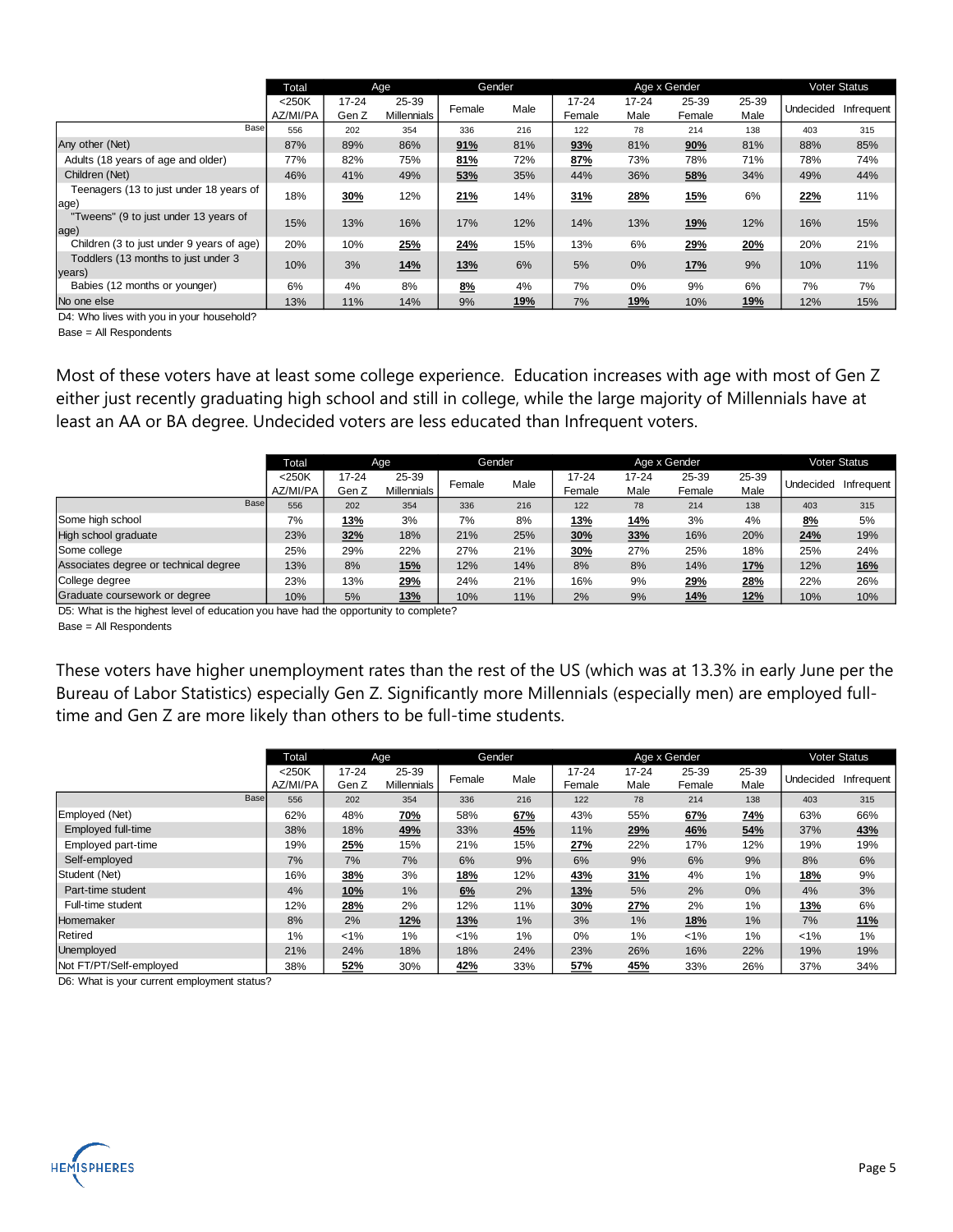A lot more of these voters work in health care than the national average of 13% (per HealthIT.gov), despite the fact that agriculture and manufacturing (as well as health care) are the major industries where they live.

|                     | Total                | Age                |                             | Gender     |            |                     |                   | Age x Gender    |               |            | Voter Status |
|---------------------|----------------------|--------------------|-----------------------------|------------|------------|---------------------|-------------------|-----------------|---------------|------------|--------------|
|                     | $<$ 250K<br>AZ/MI/PA | $17 - 24$<br>Gen Z | 25-39<br><b>Millennials</b> | Female     | Male       | $17 - 24$<br>Female | $17 - 24$<br>Male | 25-39<br>Female | 25-39<br>Male | Undecided  | Infrequent   |
| Base                | 556                  | 202                | 354                         | 336        | 216        | 122                 | 78                | 214             | 138           | 403        | 315          |
| Healthcare          | 23%                  | 29%                | 19%                         | 29%        | 14%        | 36%                 | 18%               | 24%             | 12%           | 23%        | 22%          |
| Education           | 20%                  | 31%                | 14%                         | 21%        | 19%        | 32%                 | <u>29%</u>        | 15%             | 12%           | 20%        | 17%          |
| Manufacturing       | 17%                  | 18%                | 17%                         | 13%        | 25%        | 14%                 | 24%               | 12%             | 26%           | 19%        | 17%          |
| Technology          | 16%                  | <u> 21%</u>        | 13%                         | 13%        | <u>22%</u> | 20%                 | <u>24%</u>        | 8%              | <u>21%</u>    | 18%        | 16%          |
| Finance / Insurance | 12%                  | <u>19%</u>         | 8%                          | 12%        | 13%        | 20%                 | <u>17%</u>        | 7%              | 10%           | 13%        | 12%          |
| Government          | 11%                  | 13%                | 9%                          | 10%        | 13%        | 14%                 | 13%               | 7%              | 12%           | 11%        | 8%           |
| Agriculture         | 10%                  | 16%                | 6%                          | 7%         | 14%        | <b>13%</b>          | 22%               | 3%              | <b>10%</b>    | <b>11%</b> | 8%           |
| Real estate         | 8%                   | <b>15%</b>         | 5%                          | 7%         | <b>12%</b> | <b>13%</b>          | <u>19%</u>        | 3%              | 7%            | 8%         | 7%           |
| Legal               | 8%                   | <b>15%</b>         | 5%                          | 7%         | 11%        | <u>14%</u>          | <u>15%</u>        | 2%              | 8%            | 9%         | 6%           |
| Ranching            | 7%                   | <u>12%</u>         | 5%                          | 6%         | 9%         | <u>11%</u>          | <u>15%</u>        | 4%              | 6%            | 8%         | 7%           |
| Energy / Mining     | 7%                   | 14%                | 3%                          | 7%         | 7%         | 13%                 | <u>17%</u>        | 3%              | 1%            | 7%         | 5%           |
| Other               | 25%                  | 24%                | 26%                         | <u>29%</u> | 19%        | 27%                 | 19%               | 30%             | 19%           | 24%        | 27%          |
| None                | 6%                   | 3%                 | 8%                          | 7%         | 4%         | 5%                  | 1%                | 9%              | 6%            | 6%         | 7%           |

D7D9-1: What industry do you and anyone in your household work in?

Base = All Respondents

|                     | Age<br>Total         |                    |                             |        | Gender |                     |                   | Age x Gender    |               |           | <b>Voter Status</b> |
|---------------------|----------------------|--------------------|-----------------------------|--------|--------|---------------------|-------------------|-----------------|---------------|-----------|---------------------|
|                     | $<$ 250K<br>AZ/MI/PA | $17 - 24$<br>Gen Z | 25-39<br><b>Millennials</b> | Female | Male   | $17 - 24$<br>Female | $17 - 24$<br>Male | 25-39<br>Female | 25-39<br>Male | Undecided | Infrequent          |
| Base                | 556                  | 202                | 354                         | 336    | 216    | 122                 | 78                | 214             | 138           | 403       | 315                 |
| Agriculture         | 38%                  | <u>44%</u>         | 34%                         | 40%    | 34%    | <u>47%</u>          | 40%               | 36%             | 30%           | 38%       | 36%                 |
| Healthcare          | 36%                  | 38%                | 35%                         | 37%    | 34%    | 41%                 | 33%               | 35%             | 34%           | 35%       | 38%                 |
| Manufacturing       | 36%                  | 38%                | 34%                         | 39%    | 30%    | 42%                 | 31%               | 37%             | 30%           | 37%       | 34%                 |
| Education           | 34%                  | 38%                | 32%                         | 36%    | 30%    | 41%                 | 31%               | 34%             | 30%           | 34%       | 34%                 |
| Real estate         | 31%                  | <u>39%</u>         | 27%                         | 32%    | 29%    | <u>40%</u>          | 35%               | 27%             | 26%           | 30%       | 31%                 |
| Finance / Insurance | 25%                  | 33%                | 21%                         | 24%    | 27%    | 34%                 | 29%               | 18%             | 25%           | 25%       | 25%                 |
| Technology          | 25%                  | 32%                | 20%                         | 23%    | 26%    | 33%                 | 31%               | 17%             | 24%           | 26%       | 22%                 |
| Government          | 24%                  | 29%                | 21%                         | 22%    | 27%    | 30%                 | 27%               | 17%             | 27%           | 25%       | 23%                 |
| Ranching            | 21%                  | 28%                | 16%                         | 22%    | 18%    | 32%                 | 22%               | 16%             | 16%           | 22%       | 18%                 |
| Energy / Mining     | 20%                  | 25%                | 18%                         | 20%    | 21%    | 26%                 | 23%               | 16%             | 20%           | 21%       | 19%                 |
| Legal               | 20%                  | <u>26%</u>         | 17%                         | 20%    | 20%    | 30%                 | 21%               | 15%             | 20%           | 20%       | 20%                 |
| Other / Don't know  | 16%                  | 14%                | 18%                         | 17%    | 15%    | 16%                 | 12%               | 18%             | 17%           | 14%       | <u>19%</u>          |

D7\_D9-2: What are the primary industries where you live?

Base = All Respondents

Median income for most of these voters is in line with the US median of \$62,000 in 2019 (per US Census Bureau), although women in both Gen Z and Millennial groups earn up to 10% less than their male counterparts.

|                        |    | Age<br>Total         |    |                    | <b>Gender</b> |                             |    | Age x Gender |            |                     |                   |                 | Voter Status |               |    |           |            |
|------------------------|----|----------------------|----|--------------------|---------------|-----------------------------|----|--------------|------------|---------------------|-------------------|-----------------|--------------|---------------|----|-----------|------------|
|                        |    | $<$ 250K<br>AZ/MI/PA |    | $17 - 24$<br>Gen Z |               | 25-39<br><b>Millennials</b> |    | Female       | Male       | $17 - 24$<br>Female | $17 - 24$<br>Male | 25-39<br>Female |              | 25-39<br>Male |    | Undecided | Infrequent |
| Base                   |    | 556                  |    | 202                |               | 354                         |    | 336          | 216        | 122                 | 78                | 214             |              | 138           |    | 403       | 315        |
| Less than \$12,500     |    | 9%                   |    | <b>14%</b>         |               | 7%                          |    | 10%          | 7%         | <b>15%</b>          | 13%               | 8%              |              | 4%            |    | 9%        | 9%         |
| \$12,500 to \$24,999   |    | 12%                  |    | 16%                |               | 10%                         |    | 11%          | 13%        | 17%                 | 14%               | 8%              |              | 12%           |    | 13%       | 11%        |
| \$25,000 to \$49.999   |    | 22%                  |    | 23%                |               | 21%                         |    | 22%          | 21%        | 23%                 | 22%               | 22%             |              | 20%           |    | 21%       | 23%        |
| \$50,000 to \$74,999   |    | 24%                  |    | 16%                |               | 29%                         |    | 24%          | 25%        | 16%                 | 16%               | 28%             |              | 30%           |    | 24%       | 24%        |
| \$75,000 to \$99.999   |    | 14%                  |    | 12%                |               | 16%                         |    | 14%          | 15%        | 13%                 | 12%               | 15%             |              | 16%           |    | 15%       | 14%        |
| \$100,000 to \$149.999 |    | 13%                  |    | 13%                |               | 12%                         |    | 13%          | 12%        | 12%                 | 16%               | 14%             |              | 10%           |    | 11%       | 14%        |
| \$150,000 to \$199.999 |    | 4%                   |    | 4%                 |               | 4%                          |    | 4%           | 4%         | 4%                  | 4%                | 3%              |              | 4%            |    | <u>5%</u> | 2%         |
| \$200,000 or more      |    | 2%                   |    | 2%                 |               | 1%                          |    | 1%           | 3%         | 2%                  | 3%                | $1\%$           |              | 3%            |    | 2%        | 2%         |
| Mean (\$,000)          | \$ | 65.5                 | \$ | 62.1               | \$            | 67.2                        | \$ | 63.9         | \$<br>68.5 | \$<br>60.0          | \$<br>66.3        | \$<br>65.9      | \$           | 69.6          | \$ | 66.3      | \$<br>65.6 |
| Median (\$,000)        | S  |                      |    | 37.5               |               | 62.5                        | S. | 62.5         | \$<br>62.5 | \$<br>37.5          | \$<br>62.5        | \$<br>62.5      | \$.          | 62.5          | S. | 62.5      | \$<br>62.5 |

D10: What do you expect your household's total, combined income to be this year, before taxes?

Base = All Respondents

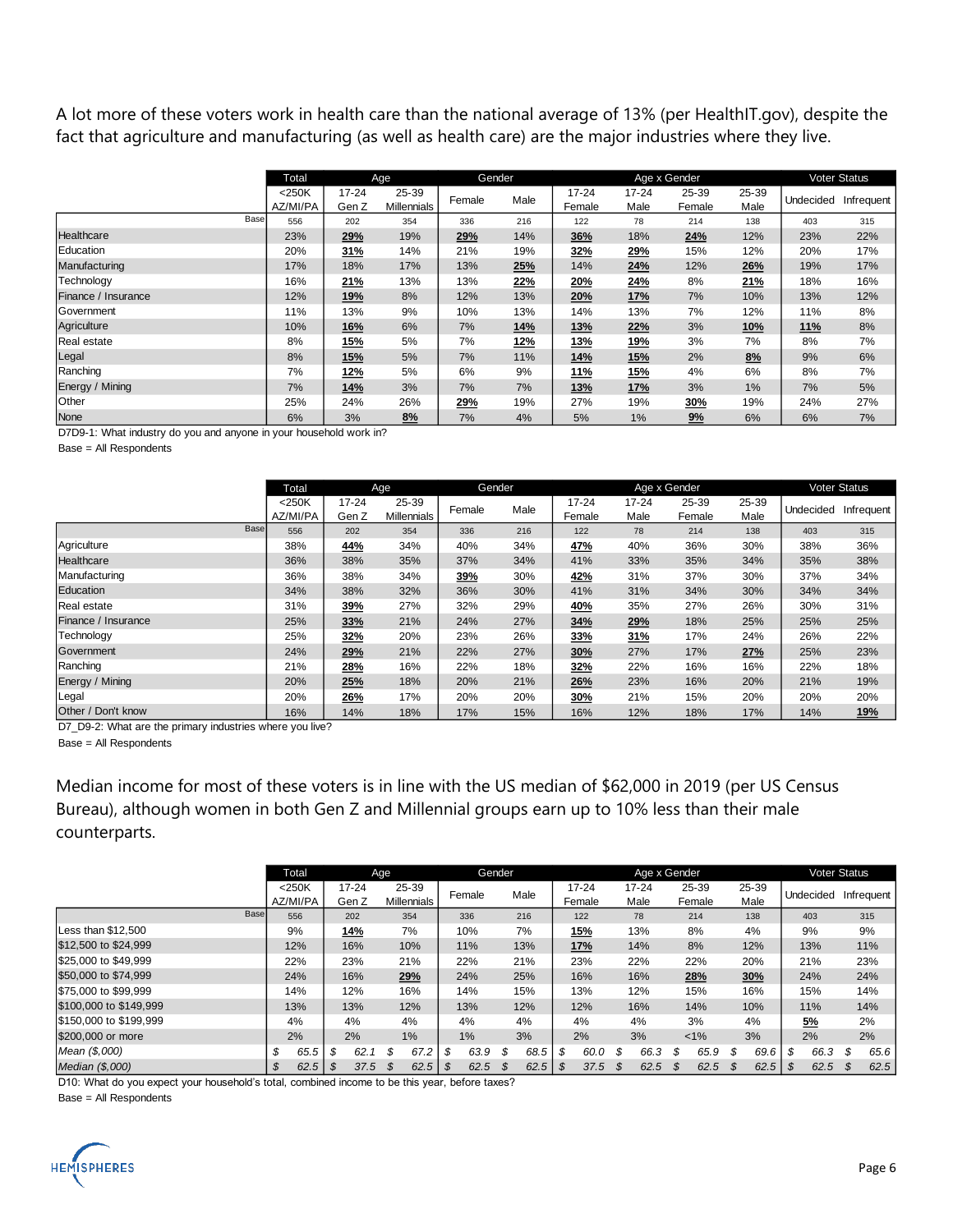#### **What's important to them?**

A number of social issues are currently impacting these voters, led by health care, jobs, the economy, and education. Environmental issues and climate change are in a second tier of importance, cited by more than half of these voters as having some impact on their and their families' lives. The degree of impact of these issues pre-COVID-19 are similar to that post COVID-19.

Millennials are especially concerned about the economy of the US and their local areas. Gen Z women, being more heavily students, find Education to be of top tier importance.

|                            | Total    |           | Age         | Gender |      |        |           | Age x Gender |       |           | Voter Status |
|----------------------------|----------|-----------|-------------|--------|------|--------|-----------|--------------|-------|-----------|--------------|
|                            | <250K    | $17 - 24$ | 25-39       |        |      | 17-24  | $17 - 24$ | 25-39        | 25-39 |           |              |
|                            | AZ/MI/PA | Gen Z     | Millennials | Female | Male | Female | Male      | Female       | Male  | Undecided | Infrequent   |
| Base                       | 556      | 202       | 354         | 336    | 216  | 122    | 78        | 214          | 138   | 403       | 315          |
| <b>Health care</b>         | 71%      | 67%       | 73%         | 73%    | 68%  | 70%    | 63%       | <b>75%</b>   | 70%   | 72%       | 71%          |
| US economy                 | 70%      | 61%       | <u>74%</u>  | 71%    | 67%  | 61%    | 60%       | <u>76%</u>   | 71%   | 68%       | 71%          |
| Jobs                       | 68%      | 63%       | 71%         | 69%    | 65%  | 62%    | 63%       | 73%          | 67%   | 67%       | 69%          |
| Your local economy         | 67%      | 59%       | <u>71%</u>  | 69%    | 63%  | 61%    | 54%       | <u>73%</u>   | 67%   | 66%       | 67%          |
| Education                  | 64%      | 64%       | 64%         | 67%    | 60%  | 70%    | 55%       | 66%          | 62%   | 64%       | 63%          |
| Housing access/costs       | 57%      | 53%       | 59%         | 59%    | 53%  | 54%    | 51%       | 62%          | 54%   | 57%       | 57%          |
| Local infrastructure work  | 56%      | 52%       | 59%         | 56%    | 56%  | 53%    | 49%       | 57%          | 61%   | 58%       | 58%          |
| Crime and security         | 53%      | 44%       | 58%         | 56%    | 48%  | 47%    | 38%       | 62%          | 53%   | 51%       | 56%          |
| Environment / Conservation | 53%      | 51%       | 53%         | 53%    | 51%  | 53%    | 47%       | 53%          | 54%   | 53%       | 50%          |
| Climate change             | 52%      | 49%       | 53%         | 54%    | 48%  | 50%    | 46%       | 56%          | 49%   | 51%       | 51%          |
| National defense           | 43%      | 39%       | 45%         | 45%    | 41%  | 42%    | 35%       | 46%          | 44%   | 42%       | 44%          |
| <b>Energy policy</b>       | 39%      | 34%       | 42%         | 38%    | 41%  | 34%    | 35%       | 41%          | 45%   | 39%       | 42%          |
| Immigration                | 30%      | 32%       | 29%         | 30%    | 31%  | 32%    | 31%       | 29%          | 30%   | 29%       | 31%          |
| Foreign trade              | 27%      | 28%       | 26%         | 27%    | 27%  | 30%    | 24%       | 25%          | 28%   | 27%       | 25%          |

Q1-2: How much of an impact on your and your family's lives do you feel these issues have?

Top-2 Box Summary - Major/Moderate impact

Base = All Respondents

#### **Impacts of COVID-19**

The pandemic has affected these voters lives in many important ways, especially economically, as almost half say they have lost income and 1 in 5 have lost a job. Job loss is much higher among Gen Z than Millennials, and females in both groups have a higher incidence of losing income and having to tap into savings.

|                                       | Total                | Age                |                      |        | Gender |                     |                   | Age x Gender    |               |           | <b>Voter Status</b> |
|---------------------------------------|----------------------|--------------------|----------------------|--------|--------|---------------------|-------------------|-----------------|---------------|-----------|---------------------|
|                                       | $<$ 250K<br>AZ/MI/PA | $17 - 24$<br>Gen Z | 25-39<br>Millennials | Female | Male   | $17 - 24$<br>Female | $17 - 24$<br>Male | 25-39<br>Female | 25-39<br>Male | Undecided | Infrequent          |
| Base                                  | 556                  | 202                | 354                  | 336    | 216    | 122                 | 78                | 214             | 138           | 403       | 315                 |
| Any Impact (Net)                      | 76%                  | 79%                | 74%                  | 75%    | 76%    | 76%                 | 82%               | 75%             | 73%           | 75%       | 78%                 |
| Lost income                           | 41%                  | 43%                | 40%                  | 43%    | 38%    | 45%                 | 38%               | 42%             | 38%           | 40%       | 45%                 |
| Signed up for unemployment            | 24%                  | 24%                | 24%                  | 23%    | 25%    | 22%                 | 27%               | 24%             | 24%           | 22%       | 26%                 |
| Unable to pay bills on time           | 22%                  | 22%                | 21%                  | 23%    | 20%    | 20%                 | 24%               | 24%             | 17%           | 21%       | 24%                 |
| Had to tap into savings/retirement    | 21%                  | 21%                | 20%                  | 24%    | 15%    | 26%                 | 13%               | 23%             | 16%           | 22%       | 21%                 |
| Lost my job                           | 20%                  | 27%                | 16%                  | 19%    | 21%    | 28%                 | 26%               | 14%             | 18%           | 19%       | 19%                 |
| Work more hours than before           | 14%                  | 12%                | 15%                  | 14%    | 14%    | 12%                 | 13%               | 15%             | 14%           | 15%       | 13%                 |
| Experienced sickness in family        | 14%                  | 18%                | 11%                  | 11%    | 18%    | 15%                 | 24%               | 9%              | 14%           | 14%       | 13%                 |
| Experienced death in family           | 8%                   | 12%                | 5%                   | 7%     | 9%     | 14%                 | 10%               | 3%              | 9%            | 9%        | 6%                  |
| Impacts to education / school         | 2%                   | 5%                 | 1%                   | 3%     | 1%     | 6%                  | 4%                | 1%              | $0\%$         | 2%        | 1%                  |
| Other (please specify)                | 5%                   | 5%                 | 5%                   | 6%     | 4%     | 6%                  | 4%                | 6%              | 4%            | 6%        | 6%                  |
| COVID 19 has not impacted me directly | 24%                  | 21%                | 26%                  | 25%    | 24%    | 24%                 | 18%               | 25%             | 27%           | 25%       | 22%                 |

C1: Now we would like to ask you some questions about how COVID 19 has impacted you. Which of the following has happened to you as a result of COVID 19? Base = All Respondents

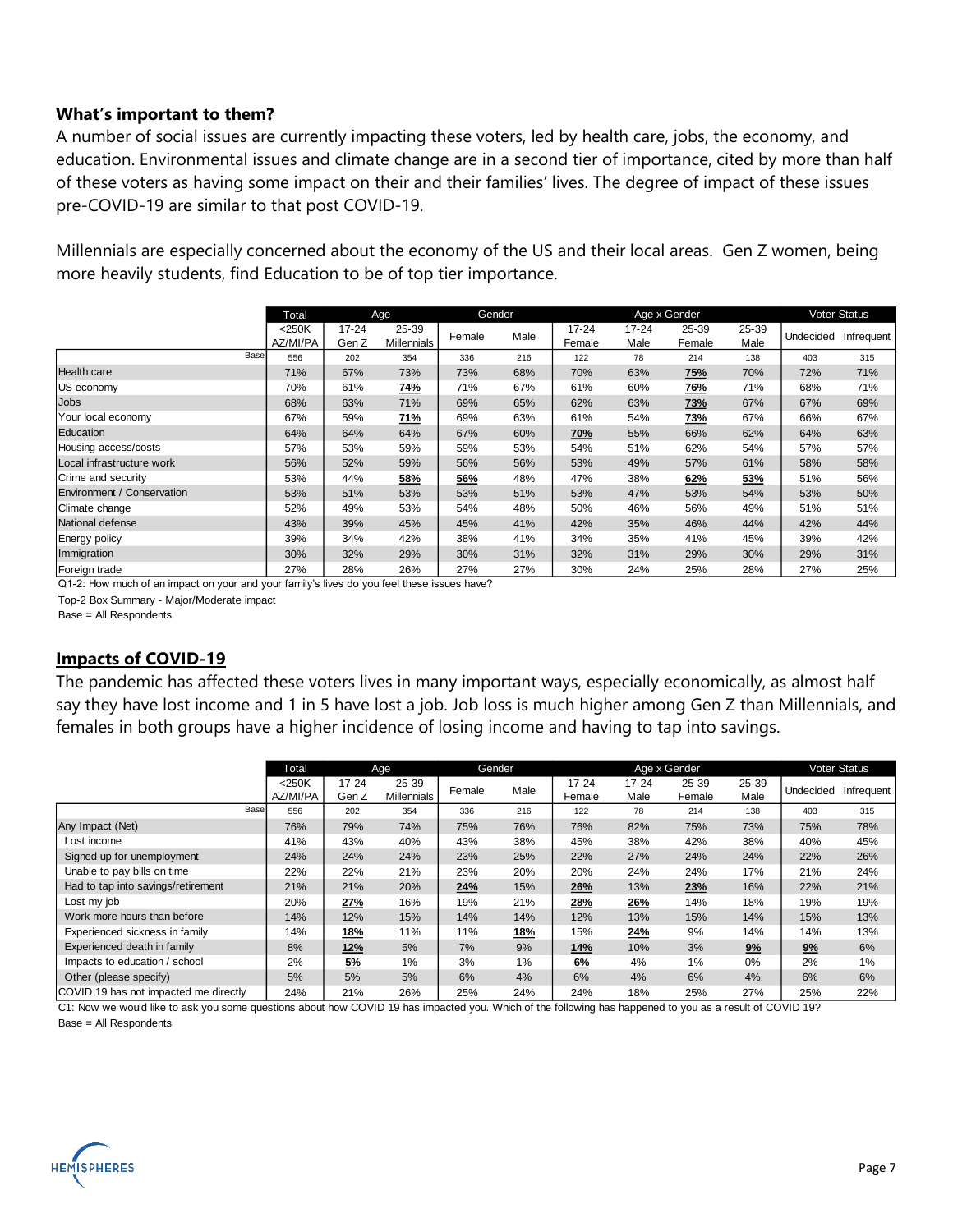The pandemic has left these voters quite pessimistic about their futures, with almost half saying things will be worse when the crisis is over. About a third feel they will see no impact and that things will remain the same.

|                                         | <b>Total</b>         | Age            |                      |        | Gender |                 |               | Age x Gender    |               |           | <b>Voter Status</b> |
|-----------------------------------------|----------------------|----------------|----------------------|--------|--------|-----------------|---------------|-----------------|---------------|-----------|---------------------|
|                                         | $<$ 250K<br>AZ/MI/PA | 17-24<br>Gen Z | 25-39<br>Millennials | Female | Male   | 17-24<br>Female | 17-24<br>Male | 25-39<br>Female | 25-39<br>Male | Undecided | Infrequent          |
| Base                                    | 556                  | 202            | 354                  | 336    | 216    | 122             | 78            | 214             | 138           | 403       | 315                 |
| Things will be better than before       | 18%                  | 21%            | 16%                  | 18%    | 18%    | 23%             | 18%           | 16%             | 17%           | 17%       | 19%                 |
| Things will be about the same as before | 36%                  | 37%            | 35%                  | 33%    | 39%    | 34%             | 41%           | 33%             | 38%           | 37%       | 34%                 |
| Things will be worse than before        | 46%                  | 43%            | 48%                  | 48%    | 43%    | 43%             | 41%           | 51%             | 44%           | 46%       | 47%                 |

C2: Which of the following best describes how you're feeling about life after the pandemic? Base = All Respondents

## **Political Attitudes & Voting Behavior**

### **Voting Status**

Registration is not one of the barriers to voting among these Millennials, as almost all of them say they are registered. Among Gen Z, the registration rate is much lower, with more than one-quarter not currently registered. More Gen Z than Millennial voters don't know if they are registered or not.

Despite the high registration levels, a large number of these voters admit to voting infrequently, especially in local elections (see full tables for data).

|                                               | Total                | Age                                    |     |        | Gender |                 |               | Age x Gender    |               |            | <b>Voter Status</b> |
|-----------------------------------------------|----------------------|----------------------------------------|-----|--------|--------|-----------------|---------------|-----------------|---------------|------------|---------------------|
|                                               | $<$ 250K<br>AZ/MI/PA | 17-24<br>25-39<br>Millennials<br>Gen Z |     | Female | Male   | 17-24<br>Female | 17-24<br>Male | 25-39<br>Female | 25-39<br>Male | Undecided  | Infrequent          |
| <b>Base</b>                                   | 556                  | 202                                    | 354 | 336    | 216    | 122             | 78            | 214             | 138           | 403        | 315                 |
| Currently registered to vote                  | 80%                  | 65%                                    | 89% | 80%    | 80%    | 64%             | 65%           | 89%             | 88%           | 74%        | 85%                 |
| Eligible but not currently registered to vote | 15%                  | 26%                                    | 8%  | 15%    | 13%    | 28%             | 23%           | 8%              | 8%            | <b>18%</b> | 10%                 |
| Not sure if registered or not                 | 5%                   | 9%                                     | 3%  | 4%     | 7%     | 8%              | 12%           | 2%              | 4%            | 7%         | 4%                  |

S5: Which of the following best describes you?

Base = All Respondents

### **Voting Attitudes**

These voters see themselves as independent of political party and say they evaluate candidates based on the individual, not their party affiliation. Additionally, about a quarter of Reluctant Non-Urban Youth voters feel that candidates don't address relevant issues. Undecided voters, in particular, say they don't like or feel a part of either party.

While half are excited to vote, a third of these voters, feel that voting is a pain, not fair, or that the current administration does not want them to vote. Gen Z voters especially feel that the registration process is too difficult, likely driven by their lack of voting process experience/knowledge. More than half of these voters would be more likely to vote by mail, especially Infrequent voters.

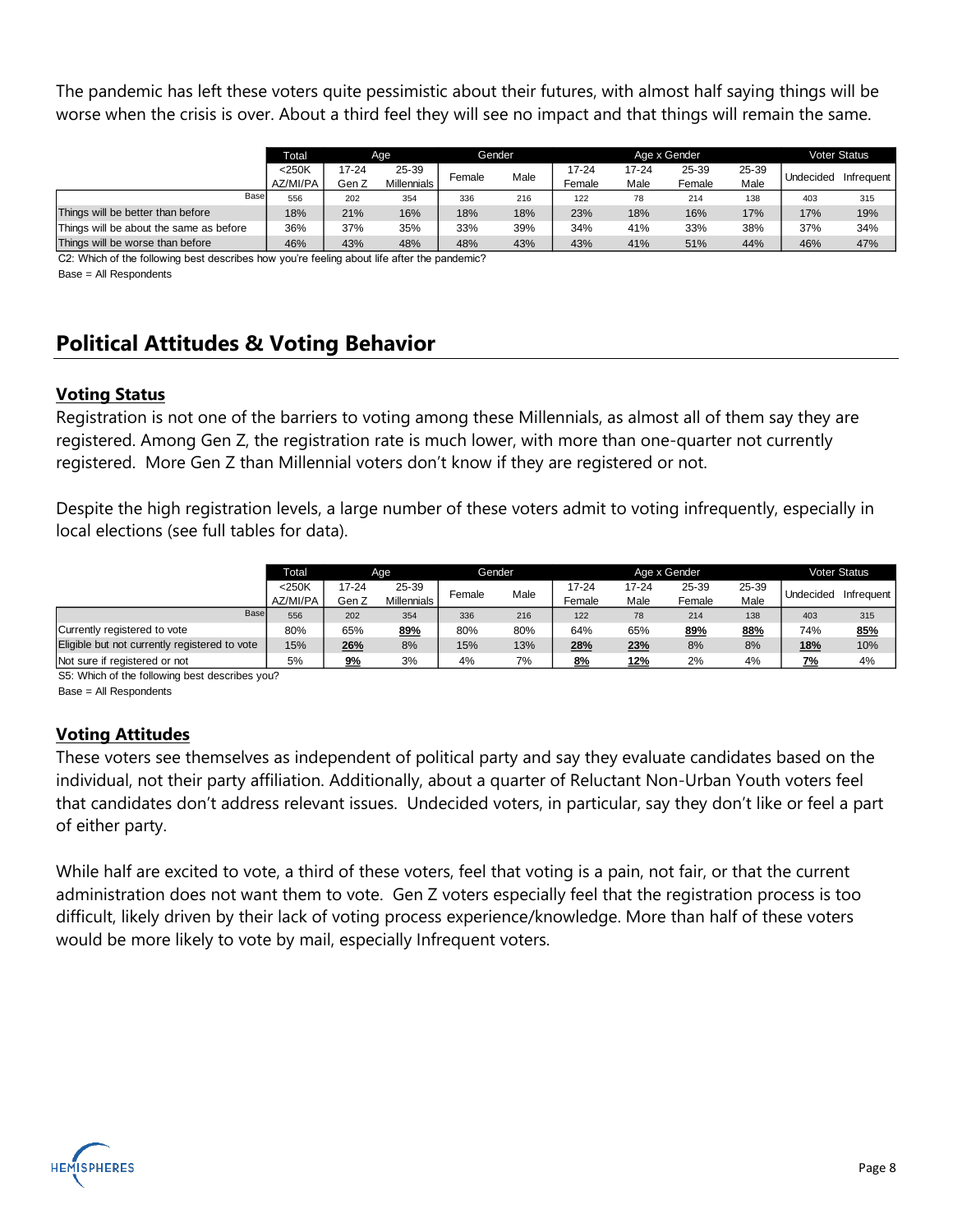|                                                                                   | Total                | Age                |                             |        | Gender |                     |                   | Age x Gender    |               |           | Voter Status |
|-----------------------------------------------------------------------------------|----------------------|--------------------|-----------------------------|--------|--------|---------------------|-------------------|-----------------|---------------|-----------|--------------|
|                                                                                   | $<$ 250K<br>AZ/MI/PA | $17 - 24$<br>Gen Z | 25-39<br><b>Millennials</b> | Female | Male   | $17 - 24$<br>Female | $17 - 24$<br>Male | 25-39<br>Female | 25-39<br>Male | Undecided | Infrequent   |
| Base                                                                              | 556                  | 202                | 354                         | 336    | 216    | 122                 | 78                | 214             | 138           | 403       | 315          |
| I vote for the person, not the party                                              | 69%                  | 64%                | 71%                         | 70%    | 67%    | 69%                 | 58%               | 70%             | <u>72%</u>    | 69%       | 68%          |
| I'd be more likely to vote if a ballot came to<br>me in the mail                  | 54%                  | 53%                | 55%                         | 55%    | 54%    | 52%                 | 55%               | 57%             | 54%           | 52%       | 58%          |
| I'm excited to vote in November 2020                                              | 54%                  | 51%                | 56%                         | 56%    | 52%    | 52%                 | 49%               | 57%             | 54%           | 49%       | 56%          |
| I don't particularly like or feel a part of<br>either political party             | 50%                  | 49%                | 51%                         | 51%    | 50%    | 54%                 | 41%               | 49%             | 54%           | 57%       | 46%          |
| My vote counts more in local elections than<br>national ones                      | 47%                  | 51%                | 45%                         | 48%    | 46%    | 54%                 | 45%               | 45%             | 46%           | 47%       | 44%          |
| The current administration does not want<br>young people to vote in large numbers | 40%                  | 40%                | 40%                         | 38%    | 43%    | 43%                 | 33%               | 34%             | 49%           | 39%       | 35%          |
| The voting process is not fair                                                    | 37%                  | 39%                | 36%                         | 38%    | 35%    | 40%                 | 37%               | 37%             | 34%           | 37%       | 37%          |
| Voting is a pain                                                                  | 32%                  | 33%                | 31%                         | 33%    | 30%    | 36%                 | 28%               | 32%             | 31%           | 33%       | 35%          |
| I don't vote because candidates don't<br>address the things I am interested in    | 27%                  | 34%                | 23%                         | 25%    | 30%    | 34%                 | 36%               | 20%             | 27%           | 28%       | 26%          |
| Registering to vote is too difficult                                              | 16%                  | 21%                | 13%                         | 15%    | 19%    | 22%                 | 21%               | 10%             | 17%           | 16%       | 16%          |

Q18-2: How much do you agree or disagree with the following statements?

Top-2 Box Summary - Strongly/Somewhat agree

Base = All Respondents

#### **Voting History**

A majority of these voters did cast a ballot in 2016, even the infrequent voters, with more leaning toward Trump than Clinton, especially males. Millennials were also more likely to vote for third-party candidates in 2016 than the national average.

In 2018, these Millennials crossed the aisle and voted Democrat 49% to 35% Republican (see full tables for data).

|                                                             |      | Total    |            | Age                | Gender |      |        |           | Age x Gender |            |           | <b>Voter Status</b> |
|-------------------------------------------------------------|------|----------|------------|--------------------|--------|------|--------|-----------|--------------|------------|-----------|---------------------|
|                                                             |      | $<$ 250K | 17-24      | 25-39              | Female | Male | 17-24  | $17 - 24$ | 25-39        | 25-39      | Undecided | Infrequent          |
|                                                             |      | AZ/MI/PA | Gen Z      | <b>Millennials</b> |        |      | Female | Male      | Female       | Male       |           |                     |
|                                                             | Base | 556      | 202        | 354                | 336    | 216  | 122    | 78        | 214          | 138        | 403       | 315                 |
| Yes, I voted                                                |      | 55%      | 25%        | 73%                | 55%    | 56%  | 22%    | 31%       | 74%          | <b>71%</b> | 49%       | 63%                 |
| No (Net)                                                    |      | 45%      | <u>75%</u> | 27%                | 45%    | 44%  | 78%    | 69%       | 26%          | 29%        | 51%       | 37%                 |
| No, I did not vote because I wasn't<br>eligible/ old enough |      | 24%      | 61%        | 3%                 | 25%    | 24%  | 62%    | 60%       | 3%           | 3%         | 32%       | 5%                  |
| No. I did not vote because I wasn't<br>registered           |      | 10%      | 6%         | <u>12%</u>         | 10%    | 8%   | 7%     | 3%        | 12%          | <b>12%</b> | 9%        | <b>15%</b>          |
| No, I did not vote but was registered                       |      | 11%      | 7%         | 12%                | 10%    | 12%  | 8%     | 6%        | 11%          | <u>15%</u> | 11%       | <u>16%</u>          |

S6: Did you vote in the 2016 election for US President?

Base = All Respondents

|                             |      | Total                | Age            |                      | Gender |      |                     |                   | Age x Gender    |               |           | Voter Status |
|-----------------------------|------|----------------------|----------------|----------------------|--------|------|---------------------|-------------------|-----------------|---------------|-----------|--------------|
|                             |      | $<$ 250K<br>AZ/MI/PA | 17-24<br>Gen Z | 25-39<br>Millennials | Female | Male | $17 - 24$<br>Female | $17 - 24$<br>Male | 25-39<br>Female | 25-39<br>Male | Undecided | Infrequent   |
|                             | Base | 275                  | $44*$          | 231                  | 160    | 114  | $22*$               | $22*$             | 138             | 92            | 178       | 174          |
| Hillary Clinton (Democrat)  |      | 38%                  | 39%            | 38%                  | 39%    | 38%  | 36%                 | 41%               | 39%             | 37%           | 33%       | 39%          |
| Donald Trump (Republican)   |      | 49%                  | 48%            | 49%                  | 45%    | 54%  | 41%                 | 55%               | 46%             | 53%           | 50%       | 48%          |
| Gary Johnson (Libertarian)  |      | 5%                   | 2%             | 6%                   | 8%     | 2%   | 5%                  | $0\%$             | 8%              | 2%            | 6%        | 5%           |
| Jill Stein (Green Party)    |      | 4%                   | 9%             | 3%                   | 3%     | 4%   | 14%                 | 5%                | 1%              | 4%            | 5%        | 5%           |
| Evan McMullin (Independent) |      | 3%                   | 0%             | 3%                   | 4%     | 2%   | 0%                  | $0\%$             | 4%              | 2%            | 4%        | 3%           |
| Other                       |      | 1%                   | 2%             | 1%                   | 2%     | 1%   | 5%                  | 0%                | 1%              | 1%            | 2%        | 1%           |

S7: Which candidate did you vote for in the 2016 election for US President?

Base = Voted in 2016 Presidential Elections [S6]

\*Note: Small sample size; interpret with caution

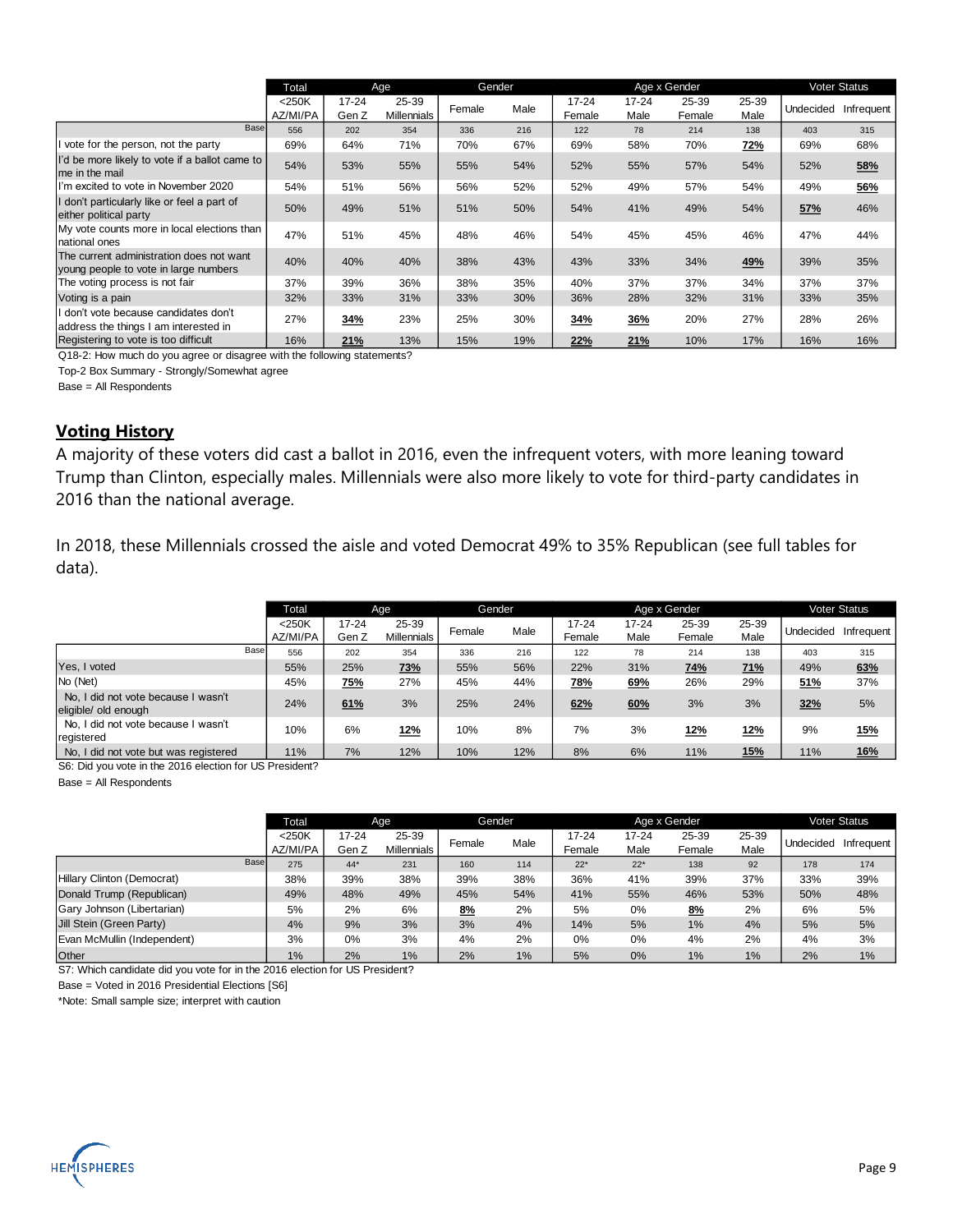#### In 2012, by contrast, fewer of these Millennials voted but went much higher for Obama.

|                                                            | Total                | Age                |                             |        | Gender |                     |                   | Age x Gender    |               |           | <b>Voter Status</b> |
|------------------------------------------------------------|----------------------|--------------------|-----------------------------|--------|--------|---------------------|-------------------|-----------------|---------------|-----------|---------------------|
|                                                            | $<$ 250K<br>AZ/MI/PA | $17 - 24$<br>Gen Z | 25-39<br><b>Millennials</b> | Female | Male   | $17 - 24$<br>Female | $17 - 24$<br>Male | 25-39<br>Female | 25-39<br>Male | Undecided | Infrequent          |
| Base                                                       | 556                  | 202                | 354                         | 336    | 216    | 122                 | 78                | 214             | 138           | 403       | 315                 |
| Yes, I voted                                               | 42%                  | 0%                 | 67%                         | 41%    | 44%    | $0\%$               | 0%                | 65%             | 69%           | 40%       | <u>48%</u>          |
| No (Net)                                                   | 58%                  | 100%               | 33%                         | 59%    | 56%    | 100%                | 100%              | 35%             | 31%           | 60%       | 52%                 |
| No, I did not vote because I wasn't<br>eligible/old enough | 43%                  | 100%               | 10%                         | 43%    | 43%    | 100%                | 100%              | 9%              | 10%           | 48%       | 29%                 |
| No. I did not vote because I wasn't<br>registered          | 9%                   | 0%                 | 14%                         | 11%    | 6%     | 0%                  | 0%                | 18%             | 9%            | 7%        | <b>14%</b>          |
| No, I did not vote but was registered                      | 6%                   | 0%                 | 9%                          | 5%     | 8%     | 0%                  | 0%                | 8%              | 12%           | 5%        | <u>10%</u>          |

Q16: Did you vote in the 2012 election for US President?

Base = All Respondents

|                            | <b>Total</b>         | Age                |                      |        | Gender |                     |                   | Age x Gender    |               |           | <b>Voter Status</b> |
|----------------------------|----------------------|--------------------|----------------------|--------|--------|---------------------|-------------------|-----------------|---------------|-----------|---------------------|
|                            | $<$ 250K<br>AZ/MI/PA | $17 - 24$<br>Gen Z | 25-39<br>Millennials | Female | Male   | $17 - 24$<br>Female | $17 - 24$<br>Male | 25-39<br>Female | 25-39<br>Male | Undecided | Infrequent          |
| Base                       | 231                  | $\mathbf 0$        | 231                  | 136    | 93     | $\mathbf{0}$        | 0                 | 136             | 93            | 162       | 147                 |
| Barack Obama (Democrat)    | 72%                  | 0%                 | 72%                  | 72%    | 74%    | 0%                  | 0%                | 72%             | 74%           | 72%       | 74%                 |
| Mitt Romney (Republican)   | 20%                  | 0%                 | 20%                  | 24%    | 15%    | 0%                  | 0%                | 24%             | 15%           | 19%       | 18%                 |
| Gary Johnson (Libertarian) | 3%                   | 0%                 | 3%                   | 1%     | 4%     | 0%                  | 0%                | 1%              | 4%            | 4%        | 3%                  |
| Jill Stein (Green Party)   | $1\%$                | 0%                 | 1%                   | $\sim$ | 2%     | 0%                  | 0%                | 0%              | 2%            | 1%        | 1%                  |
| Other                      | 0%                   | 0%                 | 0%                   | 0%     | 0%     | 0%                  | 0%                | 0%              | 0%            | 0%        | 0%                  |
| Don't recall               | 4%                   | 0%                 | 4%                   | 3%     | 4%     | 0%                  | 0%                | 3%              | 4%            | 4%        | 5%                  |

Q17: Which candidate did you vote for in the 2012 election for US President?

Base = Voted in the 2012 Presidential Election / Prefer not to answer [Q16]

#### **Intentions for 2020**

Very high numbers of these voters say they are planning to vote in the 2020 Presidential election, especially the infrequent voters. As of May 2020, Biden has a lead over Trump, especially among the infrequent voters, but the largest portion overall can be considered undecided.

|                         | <b>Total</b> | Age   |                    |        | Gender |        |       | Age x Gender |       |           | <b>Voter Status</b> |
|-------------------------|--------------|-------|--------------------|--------|--------|--------|-------|--------------|-------|-----------|---------------------|
|                         | $<$ 250K     | 17-24 | 25-39              |        | Male   | 17-24  | 17-24 | 25-39        | 25-39 | Undecided | Infrequent          |
|                         | AZ/MI/PA     | Gen Z | <b>Millennials</b> | Female |        | Female | Male  | Female       | Male  |           |                     |
| Base                    | 556          | 202   | 354                | 336    | 216    | 122    | 78    | 214          | 138   | 403       | 315                 |
| Yes                     | 75%          | 61%   | 83%                | 76%    | 73%    | 61%    | 60%   | 85%          | 80%   | 65%       | 80%                 |
| Undecided, not sure yet | 25%          | 39%   | 17%                | 24%    | 27%    | 39%    | 40%   | 15%          | 20%   | 35%       | 20%                 |

S8: Do you plan to vote in the 2020 elections for US President?

Base = All Respondents

|                                              | Total    | Age            |             |        | Gender |           |           | Age x Gender |       |           | Voter Status |
|----------------------------------------------|----------|----------------|-------------|--------|--------|-----------|-----------|--------------|-------|-----------|--------------|
|                                              | $<$ 250K | 25-39<br>17-24 |             | Female | Male   | $17 - 24$ | $17 - 24$ | 25-39        | 25-39 | Undecided | Infrequent   |
|                                              | AZ/MI/PA | Gen Z          | Millennials |        |        | Female    | Male      | Female       | Male  |           |              |
| Base                                         | 514      | 182            | 332         | 309    | 202    | 110       | 70        | 199          | 132   | 372       | 292          |
| Strong Biden (Net)                           | 32%      | 29%            | 34%         | 29%    | 37%    | 28%       | 31%       | 30%          | 39%   | 23%       | 38%          |
| Slight Lean (R or D)/Undecided (Net)         | 43%      | 51%            | 39%         | 47%    | 37%    | 53%       | 46%       | 43%          | 33%   | 59%       | 31%          |
| Strong Trump (Net)                           | 23%      | 18%            | 26%         | 22%    | 25%    | 15%       | 23%       | 26%          | 27%   | 16%       | 29%          |
| I will definitely vote for another candidate | 2%       | 2%             | $1\%$       | 2%     | 1%     | 4%        | 0%        | $1\%$        | 2%    | $1\%$     | 1%           |

S9: Looking ahead to the 2020 Presidential election, which of the following best describes you?

Base = Plan to Vote in 2020 Presidential Election [S8]

Down the ballot in 2020, Democrats look stronger than Republicans but, again, close to half of these voters say they are undecided.

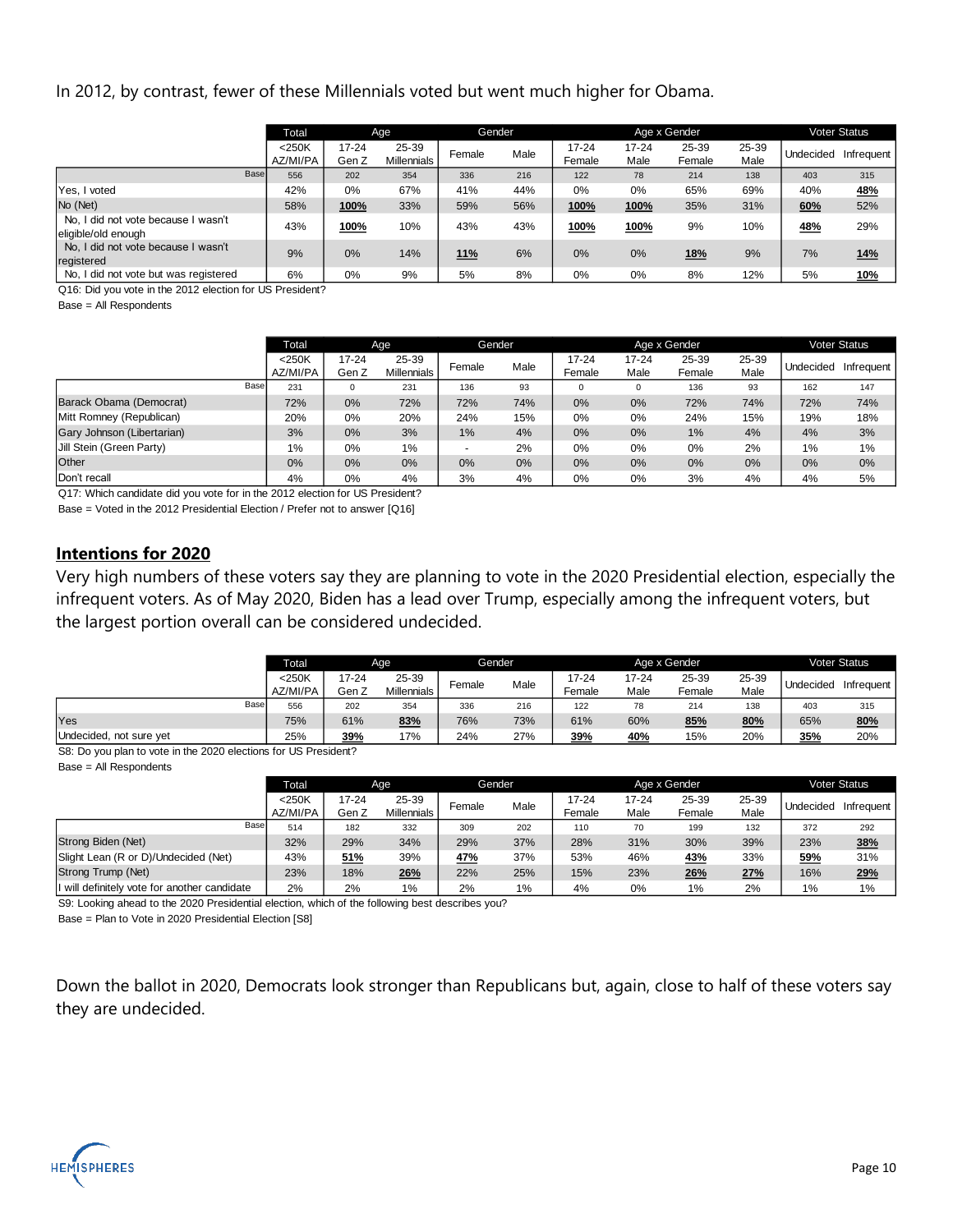|                                                  | <b>Total</b>         | Age               |                             |     | Gender |                 |                   | Age x Gender    |               |           | <b>Voter Status</b> |
|--------------------------------------------------|----------------------|-------------------|-----------------------------|-----|--------|-----------------|-------------------|-----------------|---------------|-----------|---------------------|
|                                                  | $<$ 250K<br>AZ/MI/PA | $7 - 24$<br>Gen Z | 25-39<br><b>Millennials</b> |     | Male   | 17-24<br>Female | $17 - 24$<br>Male | 25-39<br>Female | 25-39<br>Male | Undecided | Infrequent          |
| Base                                             | 514                  | 182               | 332                         | 309 | 202    | 110             | 70                | 199             | 132           | 372       | 292                 |
| Strong Democratic (Net)                          | 30%                  | 31%               | 30%                         | 29% | 32%    | 28%             | 34%               | 30%             | 30%           | 21%       | 37%                 |
| Slight Lean (R or D)/Undecided (Net)             | 50%                  | 51%               | 50%                         | 50% | 51%    | 55%             | 47%               | 48%             | 53%           | 69%       | 37%                 |
| Strong Republican (Net)                          | 17%                  | 16%               | 18%                         | 18% | 16%    | 15%             | 18%               | 20%             | 15%           | 8%        | 24%                 |
| I will vote for other political party candidates | 2%                   | 2%                | 2%                          | 2%  | 2%     | 3%              | $1\%$             | 2%              | 2%            | 2%        | 2%                  |

S10: Looking ahead to the 2020 election for local, statewide, and/or Congressional offices which of the following best describes you?

Base = Plan to Vote in 2020 Presidential Election [S8]

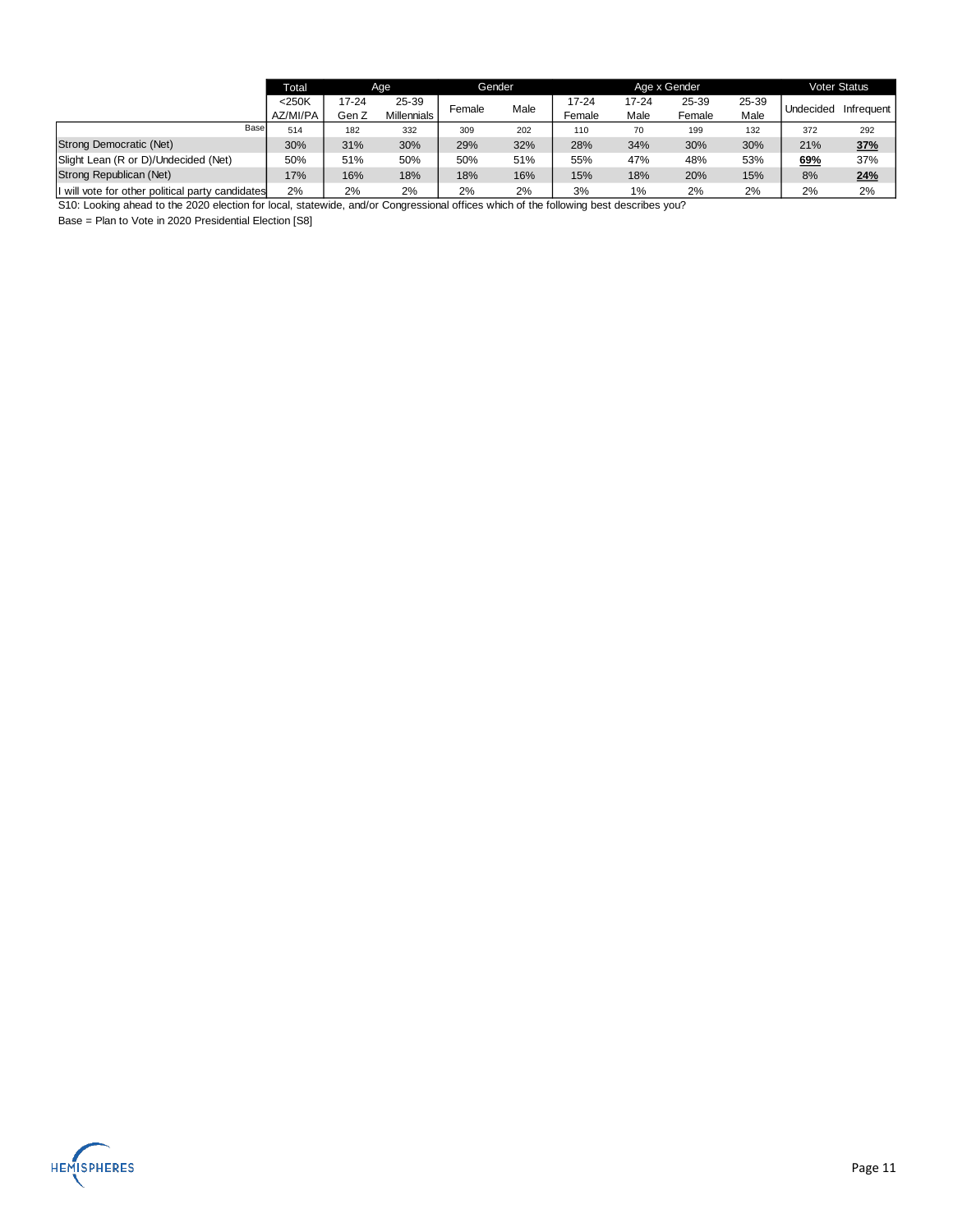#### **Impacts of Climate Change**

While they may not rank climate change as impactful as other issues, almost three-quarters of these voters can point out some negative effects of climate change on their communities. They feel taking action "to take care of the environment and reduce negative human impact on the Earth" is Extremely/Very urgent. This high level of urgency post COVID is the same as pre COVID.

|                                       |      | Total                | Age                |                             |        | Gender     |                     |               | Age x Gender    |               |           | <b>Voter Status</b> |
|---------------------------------------|------|----------------------|--------------------|-----------------------------|--------|------------|---------------------|---------------|-----------------|---------------|-----------|---------------------|
|                                       |      | $<$ 250K<br>AZ/MI/PA | $17 - 24$<br>Gen Z | 25-39<br><b>Millennials</b> | Female | Male       | $17 - 24$<br>Female | 17-24<br>Male | 25-39<br>Female | 25-39<br>Male | Undecided | Infrequent          |
|                                       | Base | 556                  | 202                | 354                         | 336    | 216        | 122                 | 78            | 214             | 138           | 403       | 315                 |
| Any (Net)                             |      | 72%                  | 71%                | 72%                         | 73%    | 71%        | 73%                 | 69%           | 73%             | 72%           | 72%       | 73%                 |
| Higher risk of poor health / sickness |      | 33%                  | 34%                | 32%                         | 34%    | 31%        | 36%                 | 31%           | 32%             | 32%           | 35%       | 30%                 |
| Lost jobs                             |      | 23%                  | 23%                | 23%                         | 22%    | 25%        | 23%                 | 23%           | 21%             | 25%           | 24%       | 23%                 |
| Poor harvest                          |      | 23%                  | 18%                | 26%                         | 25%    | 19%        | 17%                 | 19%           | 29%             | 20%           | 21%       | 25%                 |
| Lost recreational opportunities       |      | 21%                  | 17%                | 23%                         | 21%    | 21%        | 20%                 | 13%           | 22%             | 26%           | 21%       | 22%                 |
| Less food                             |      | 16%                  | 13%                | 17%                         | 15%    | 17%        | 12%                 | 13%           | 16%             | 19%           | 16%       | 17%                 |
| Lost land                             |      | 15%                  | 16%                | 15%                         | 14%    | 18%        | 17%                 | 15%           | 12%             | 19%           | 17%       | 16%                 |
| Poor animal production                |      | 15%                  | 14%                | 15%                         | 15%    | 15%        | 14%                 | 15%           | 16%             | 14%           | 14%       | 16%                 |
| Personal financial loss               |      | 15%                  | 19%                | 12%                         | 15%    | 15%        | 22%                 | 14%           | 10%             | 16%           | 16%       | 14%                 |
| Lost housing                          |      | 12%                  | <u>17%</u>         | 10%                         | 10%    | <u>16%</u> | 14%                 | 22%           | 8%              | 13%           | 14%       | 10%                 |
| Less personal security                |      | 11%                  | <u>15%</u>         | 8%                          | 8%     | <u>15%</u> | <b>13%</b>          | <u>19%</u>    | 6%              | <b>13%</b>    | 11%       | 10%                 |
| Other                                 |      | 2%                   | 1%                 | 3%                          | 2%     | 2%         | 2%                  | 1%            | 3%              | 2%            | 2%        | 3%                  |
| Have not had any impact               |      | 28%                  | 29%                | 28%                         | 27%    | 29%        | 27%                 | 31%           | 27%             | 28%           | 28%       | 27%                 |

Q2: How have environmental issues such as pollution, weather changes, or land development, impacted your community in the past 5 years? Base = All Respondents

|                       | Total                |                    | Age                         |        | Gender     |                     |                   | Age x Gender    |               |           | <b>Voter Status</b> |
|-----------------------|----------------------|--------------------|-----------------------------|--------|------------|---------------------|-------------------|-----------------|---------------|-----------|---------------------|
|                       | $<$ 250K<br>AZ/MI/PA | $17 - 24$<br>Gen Z | 25-39<br><b>Millennials</b> | Female | Male       | $17 - 24$<br>Female | $17 - 24$<br>Male | 25-39<br>Female | 25-39<br>Male | Undecided | Infrequent          |
| Base                  | 556                  | 202                | 354                         | 336    | 216        | 122                 | 78                | 214             | 138           | 403       | 315                 |
| Top-2 Box (Net)       | 70%                  | 68%                | 71%                         | 73%    | 65%        | 71%                 | 63%               | 74%             | 67%           | 68%       | 71%                 |
| (5) Extremely urgent  | 35%                  | 39%                | 33%                         | 42%    | 25%        | 50%                 | 21%               | 37%             | 28%           | 36%       | 32%                 |
| (4)                   | 35%                  | 30%                | 38%                         | 31%    | <u>40%</u> | 21%                 | <u>42%</u>        | <u>36%</u>      | 39%           | 32%       | 39%                 |
| (3)                   | 24%                  | 25%                | 24%                         | 24%    | 25%        | 24%                 | 27%               | 23%             | 25%           | 28%       | 23%                 |
| Bottom-2 Box (Net)    | 6%                   | 7%                 | 5%                          | 4%     | 9%         | 5%                  | <b>10%</b>        | 3%              | 9%            | 4%        | 7%                  |
| (2)                   | 4%                   | 3%                 | 4%                          | 2%     | 6%         | 2%                  | 4%                | 2%              | 7%            | 2%        | 5%                  |
| (1) Not at all urgent | 2%                   | 4%                 | 1%                          | 1%     | 4%         | 2%                  | <u>6%</u>         | $< 1\%$         | 2%            | 2%        | 2%                  |
| Mean                  | 4.0                  | 4.0                | 4.0                         | 4.1    | 3.8        | 4.1                 | 3.7               | 4.1             | 3.8           | 4.0       | 3.9                 |

Q3: How urgent do you think it is for people, companies or governments to take action to take care of the environment and reduce negative human impact on the Earth? Base = All Respondents

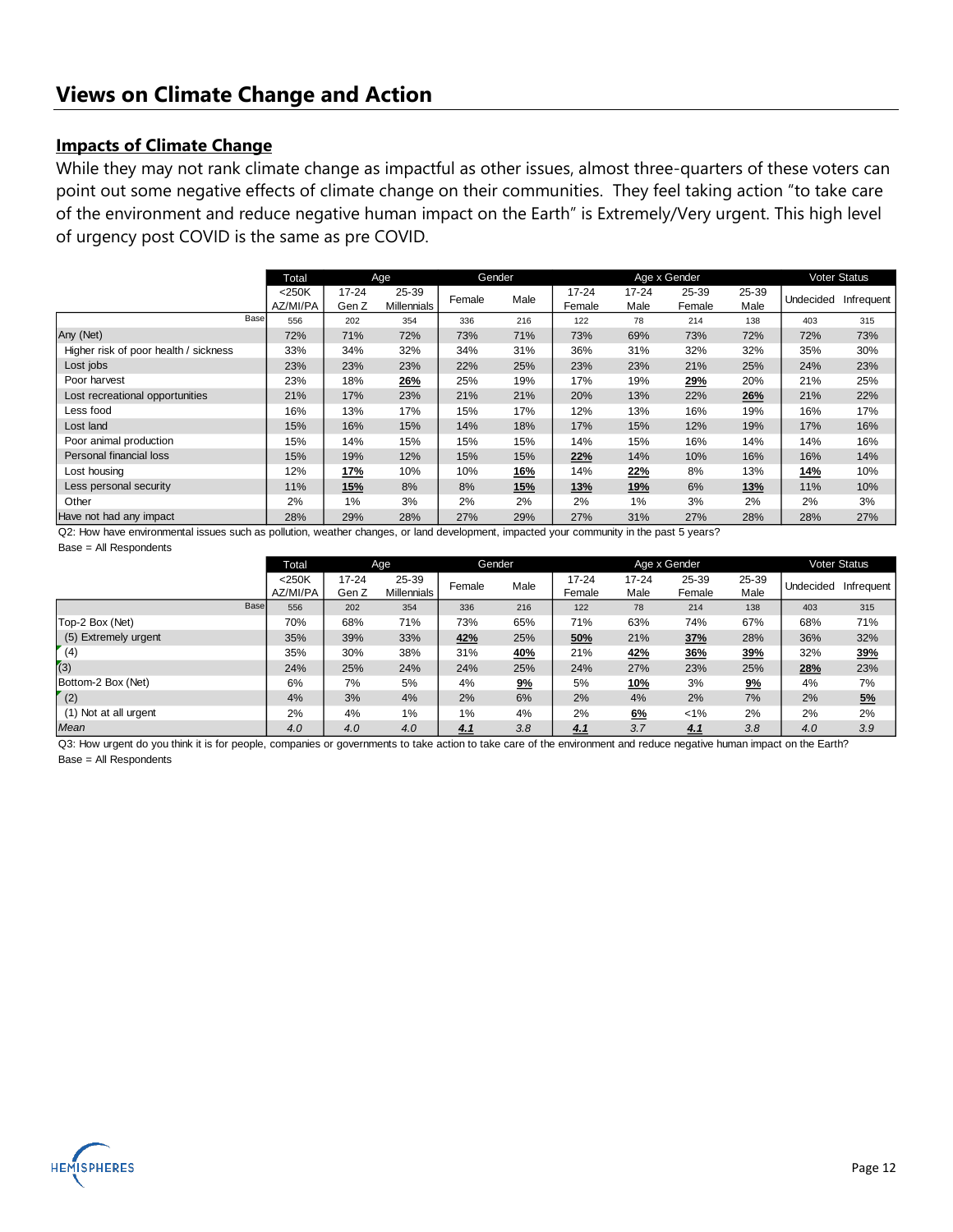In addition, a majority of these voters say climate change and its economic effects (such as food shortages, economic instability) are Extremely/Very concerning. Women, especially Gen Z, are concerned about the effects of climate change and its weather related results.

For these voters, air pollution and climate change are used interchangeably and have equal weight in terms of impact. Climate change gets a slight edge when voters are asked to say which concerns them more.

|                         | Total                |                    | Age                         | Gender     |      |                     |                   | Age x Gender    |               |           | Voter Status |
|-------------------------|----------------------|--------------------|-----------------------------|------------|------|---------------------|-------------------|-----------------|---------------|-----------|--------------|
|                         | $<$ 250K<br>AZ/MI/PA | $17 - 24$<br>Gen Z | 25-39<br><b>Millennials</b> | Female     | Male | $17 - 24$<br>Female | $17 - 24$<br>Male | 25-39<br>Female | 25-39<br>Male | Undecided | Infrequent   |
| Base                    | 556                  | 202                | 354                         | 336        | 216  | 122                 | 78                | 214             | 138           | 403       | 315          |
| Food shortages          | 72%                  | 70%                | 73%                         | <u>76%</u> | 67%  | 75%                 | 63%               | <u>76%</u>      | 69%           | 73%       | 72%          |
| Economic instability    | 72%                  | 67%                | 75%                         | 75%        | 67%  | 71%                 | 59%               | 77%             | 71%           | 72%       | 72%          |
| Pandemics               | 71%                  | 67%                | 73%                         | 72%        | 69%  | 67%                 | 67%               | 75%             | 71%           | 72%       | 72%          |
| Air pollution           | 71%                  | 70%                | 71%                         | <u>74%</u> | 65%  | 77%                 | 59%               | <b>73%</b>      | 69%           | 72%       | 68%          |
| Climate change          | 69%                  | 74%                | 67%                         | 70%        | 68%  | 76%                 | 69%               | 66%             | 67%           | 70%       | 65%          |
| <b>Melting glaciers</b> | 59%                  | 61%                | 58%                         | 63%        | 52%  | 70%                 | 46%               | 60%             | 56%           | 58%       | 57%          |
| Drought                 | 59%                  | 63%                | 57%                         | 62%        | 55%  | 66%                 | 56%               | 59%             | 54%           | 61%       | 56%          |
| Political instability   | 58%                  | 59%                | 57%                         | 61%        | 51%  | 65%                 | 50%               | 59%             | 52%           | 57%       | 57%          |
| Flooding                | 56%                  | 58%                | 55%                         | 59%        | 51%  | 62%                 | 51%               | 57%             | 51%           | 58%       | 53%          |
| Rising sea levels       | 55%                  | 57%                | 53%                         | 58%        | 50%  | 66%                 | 44%               | 53%             | 54%           | 55%       | 53%          |
| More severe storms      | 55%                  | 59%                | 52%                         | 59%        | 49%  | 67%                 | 46%               | 54%             | 50%           | 56%       | 51%          |
| <b>Climate refugees</b> | 45%                  | 49%                | 42%                         | 46%        | 41%  | 54%                 | 40%               | 42%             | 42%           | 46%       | 40%          |

Q11-2: How concerning are the following issues to you?

Top-2 Box Summary - Extremely/Very concerning

Base = All Respondents

|                                         | Total    |       | Aae         |        | Gender |        |       | Age x Gender |       |           | <b>Voter Status</b> |
|-----------------------------------------|----------|-------|-------------|--------|--------|--------|-------|--------------|-------|-----------|---------------------|
|                                         | $<$ 250K | 17-24 | 25-39       | Female | Male   | 17-24  | 17-24 | 25-39        | 25-39 | Undecided | Infrequent          |
|                                         | AZ/MI/PA | Gen Z | Millennials |        |        | Female | Male  | Female       | Male  |           |                     |
| <b>Base</b>                             | 556      | 202   | 354         | 336    | 216    | 122    | 78    | 214          | 138   | 403       | 315                 |
| The impact of climate change in my area | 55%      | 52%   | 57%         | 55%    | 56%    | 56%    | 47%   | 55%          | 60%   | 56%       | 55%                 |
| Air pollution in my area                | 45%      | 48%   | 43%         | 45%    | 44%    | 44%    | 53%   | 45%          | 40%   | 44%       | 45%                 |
| -------<br>-                            |          |       |             |        |        |        |       |              |       |           |                     |

Q12: Which concerns you more?

Base = All Respondents

Millennials, especially, agree the current administration's policies are likely to increase climate change effects.

|                            | Total                |                | Age                         |        | Gender |                     |                   | Age x Gender    |               |                  | <b>Voter Status</b> |
|----------------------------|----------------------|----------------|-----------------------------|--------|--------|---------------------|-------------------|-----------------|---------------|------------------|---------------------|
|                            | $<$ 250K<br>AZ/MI/PA | 17-24<br>Gen Z | 25-39<br><b>Millennials</b> | Female | Male   | $17 - 24$<br>Female | $17 - 24$<br>Male | 25-39<br>Female | 25-39<br>Male | <b>Undecided</b> | Infrequent          |
| Base                       | 556                  | 202            | 354                         | 336    | 216    | 122                 | 78                | 214             | 138           | 403              | 315                 |
| Agree (Net)                | 58%                  | 52%            | 62%                         | 61%    | 54%    | 56%                 | 47%               | 64%             | 58%           | 59%              | 55%                 |
| Strongly agree             | 25%                  | 23%            | 26%                         | 25%    | 25%    | 26%                 | 18%               | 24%             | 28%           | 25%              | 21%                 |
| Somewhat agree             | 33%                  | 29%            | 36%                         | 36%    | 30%    | 30%                 | 29%               | 40%             | 30%           | 34%              | 34%                 |
| Neither disagree nor agree | 25%                  | 27%            | 23%                         | 25%    | 25%    | 26%                 | 29%               | 25%             | 22%           | 28%              | 24%                 |
| Disagree (Net)             | 17%                  | 20%            | 15%                         | 14%    | 21%    | 18%                 | 23%               | 11%             | 20%           | 13%              | 21%                 |
| Somewhat disagree          | 11%                  | 13%            | 9%                          | 9%     | 13%    | 14%                 | 13%               | 7%              | 13%           | 10%              | 13%                 |
| Strongly disagree          | 6%                   | 7%             | 6%                          | 4%     | 8%     | 4%                  | 10%               | 5%              | 7%            | 3%               | 8%                  |

C4: How much do you agree or disagree with the following statement?

The current federal administration's refusal to listen to science means Americans are feeling the disastrous consequences of coronavirus now and will see the increasing damage from climate change, like wildfires, floods and droughts.

Base = All Respondents

But despite these concerns, a lot of these voters are unaware of or misinformed about recent rollbacks in environmental regulations and enforcement.

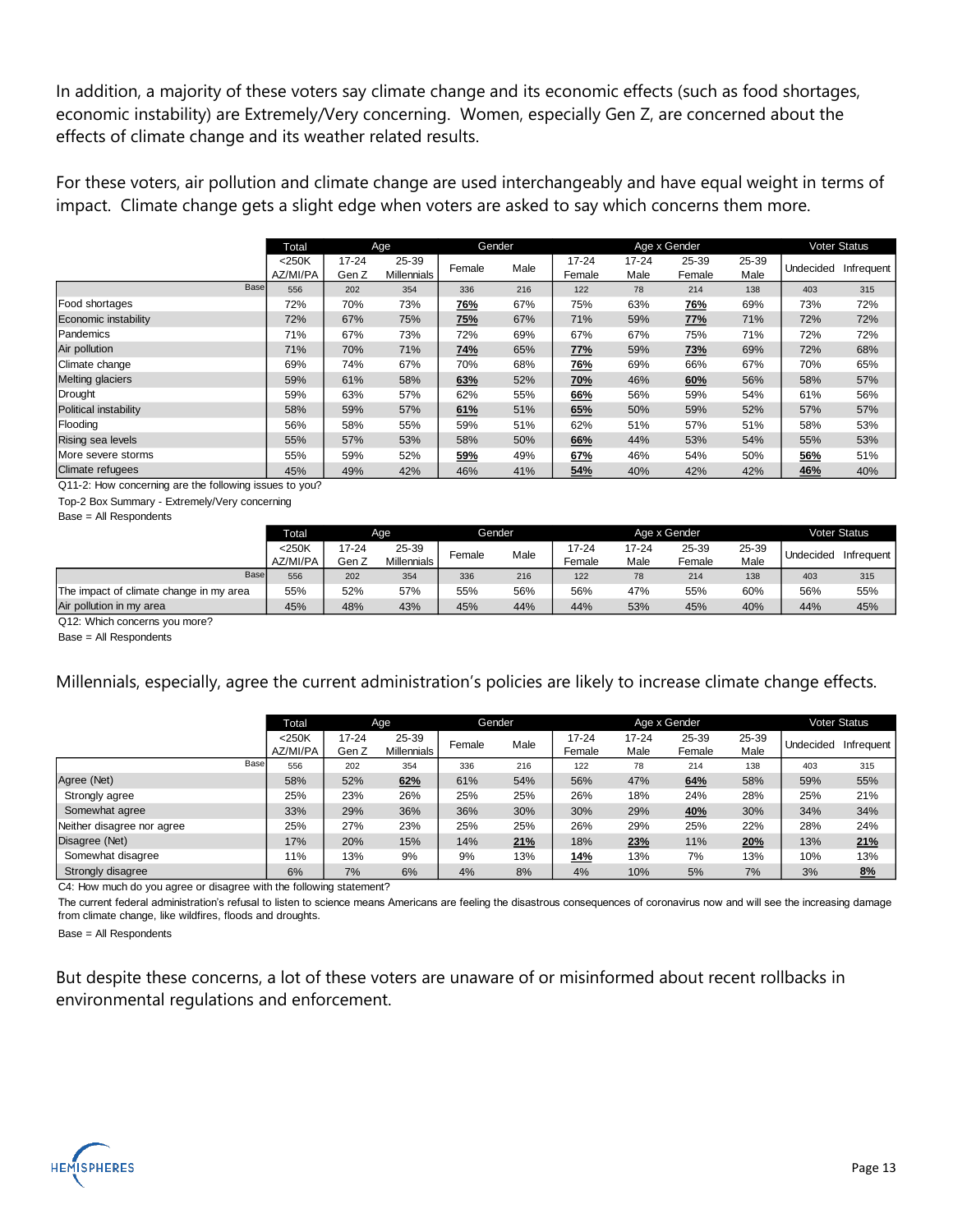|                                          | <b>Total</b>         |                | Age                         |        | Gender | Age x Gender        |               |                 |               | <b>Voter Status</b> |            |
|------------------------------------------|----------------------|----------------|-----------------------------|--------|--------|---------------------|---------------|-----------------|---------------|---------------------|------------|
|                                          | $<$ 250K<br>AZ/MI/PA | 17-24<br>Gen Z | 25-39<br><b>Millennials</b> | Female | Male   | $17 - 24$<br>Female | 17-24<br>Male | 25-39<br>Female | 25-39<br>Male | Undecided           | Infrequent |
| Base                                     | 556                  | 202            | 354                         | 336    | 216    | 122                 | 78            | 214             | 138           | 403                 | 315        |
| Are looser, allowing for more pollution  | 45%                  | 49%            | 43%                         | 44%    | 46%    | 48%                 | 47%           | 42%             | 45%           | 46%                 | 41%        |
| Are tighter, allowing for less pollution | 26%                  | 25%            | 27%                         | 21%    | 35%    | 20%                 | 32%           | 21%             | 36%           | 25%                 | 27%        |
| Don't know                               | 29%                  | 27%            | 30%                         | 35%    | 19%    | 31%                 | 21%           | 37%             | 19%           | 29%                 | 32%        |

Q13: Which of the following statements do you agree with most?

In recent years, federal regulations prohibiting pollution...

Base = All Respondents

#### **Thoughts on Climate Policies**

Specific policies that directly affect health and safety (such as those that increase pollution) are concerning to a majority of these voters. When it comes to the fossil fuel economy, Millennials are much more concerned about oil company subsidies than Gen Z.

|                                                                                      | Total                |                    | Age                         | Gender |      |                     |                   | Age x Gender    |               |           | <b>Voter Status</b> |
|--------------------------------------------------------------------------------------|----------------------|--------------------|-----------------------------|--------|------|---------------------|-------------------|-----------------|---------------|-----------|---------------------|
|                                                                                      | $<$ 250K<br>AZ/MI/PA | $17 - 24$<br>Gen Z | 25-39<br><b>Millennials</b> | Female | Male | $17 - 24$<br>Female | $17 - 24$<br>Male | 25-39<br>Female | 25-39<br>Male | Undecided | Infrequent          |
| Base                                                                                 | 556                  | 202                | 354                         | 336    | 216  | 122                 | 78                | 214             | 138           | 403       | 315                 |
| Allowing coal companies to dump mining<br>debris into local streams                  | 79%                  | 72%                | 82%                         | 82%    | 72%  | 76%                 | 65%               | 86%             | 76%           | 78%       | 80%                 |
| Relaxing safety requirements at plants that<br>use hazardous chemicals               | 76%                  | 72%                | 77%                         | 81%    | 68%  | 80%                 | 60%               | 81%             | 72%           | 76%       | 75%                 |
| Relaxing clean air standards to allow more<br>pollution                              | 75%                  | 73%                | 75%                         | 80%    | 66%  | 79%                 | 65%               | 81%             | 67%           | 74%       | 75%                 |
| Relaxing Clean Water Act standards to<br>allow more pollution                        | 74%                  | 69%                | 77%                         | 79%    | 65%  | 74%                 | 60%               | 83%             | 68%           | 74%       | 74%                 |
| Changing the Endangered Species Act to<br>make it more difficult to protect wildlife | 70%                  | 67%                | 71%                         | 75%    | 61%  | 75%                 | 56%               | 75%             | 64%           | 69%       | 70%                 |
| Suspending all enforcement of<br><b>Environmental Protection Agency rules</b>        | 69%                  | 63%                | 73%                         | 74%    | 62%  | 67%                 | 56%               | 78%             | 64%           | 68%       | 69%                 |
| Subsidizing oil companies with \$20 billion in<br>taxpayer money                     | 62%                  | 50%                | 69%                         | 64%    | 59%  | 52%                 | 45%               | 70%             | 67%           | 61%       | 66%                 |

Q10-2: How concerning to you are the following policy initiatives?

Top-2 Box Summary - Extremely/Very concerning

Base = All Respondents

### A majority of these voters think it is important for a climate action agenda to be part of the economic recovery after the pandemic.

|                                                       |      | Total    |           | Age                | Gender |      |           |       | Age x Gender |       |           | <b>Voter Status</b> |
|-------------------------------------------------------|------|----------|-----------|--------------------|--------|------|-----------|-------|--------------|-------|-----------|---------------------|
|                                                       |      | $<$ 250K | $17 - 24$ | 25-39              | Female | Male | $17 - 24$ | 17-24 | 25-39        | 25-39 | Undecided | Infrequent          |
|                                                       |      | AZ/MI/PA | Gen Z     | <b>Millennials</b> |        |      | Female    | Male  | Female       | Male  |           |                     |
|                                                       | Base | 556      | 202       | 354                | 336    | 216  | 122       | 78    | 214          | 138   | 403       | 315                 |
| Creation of clean energy jobs                         |      | 76%      | 72%       | 79%                | 80%    | 71%  | 77%       | 64%   | 81%          | 75%   | 75%       | 77%                 |
| Investment in developing clean energy<br>technologies |      | 75%      | 73%       | 77%                | 78%    | 72%  | 78%       | 67%   | 78%          | 75%   | 75%       | 76%                 |
| Addressing climate change                             |      | 73%      | 73%       | 73%                | 76%    | 69%  | 79%       | 64%   | 75%          | 72%   | 75%       | 71%                 |
| Investing in voting-by-mail for all elections         |      | 58%      | 59%       | 58%                | 61%    | 55%  | 64%       | 51%   | 59%          | 57%   | 57%       | 58%                 |

C3-2: Please rate how important it is for the following to be part of the economic response to the pandemic.

Top-2 Box Summary - Extremely/Somewhat important

Base = All Respondents

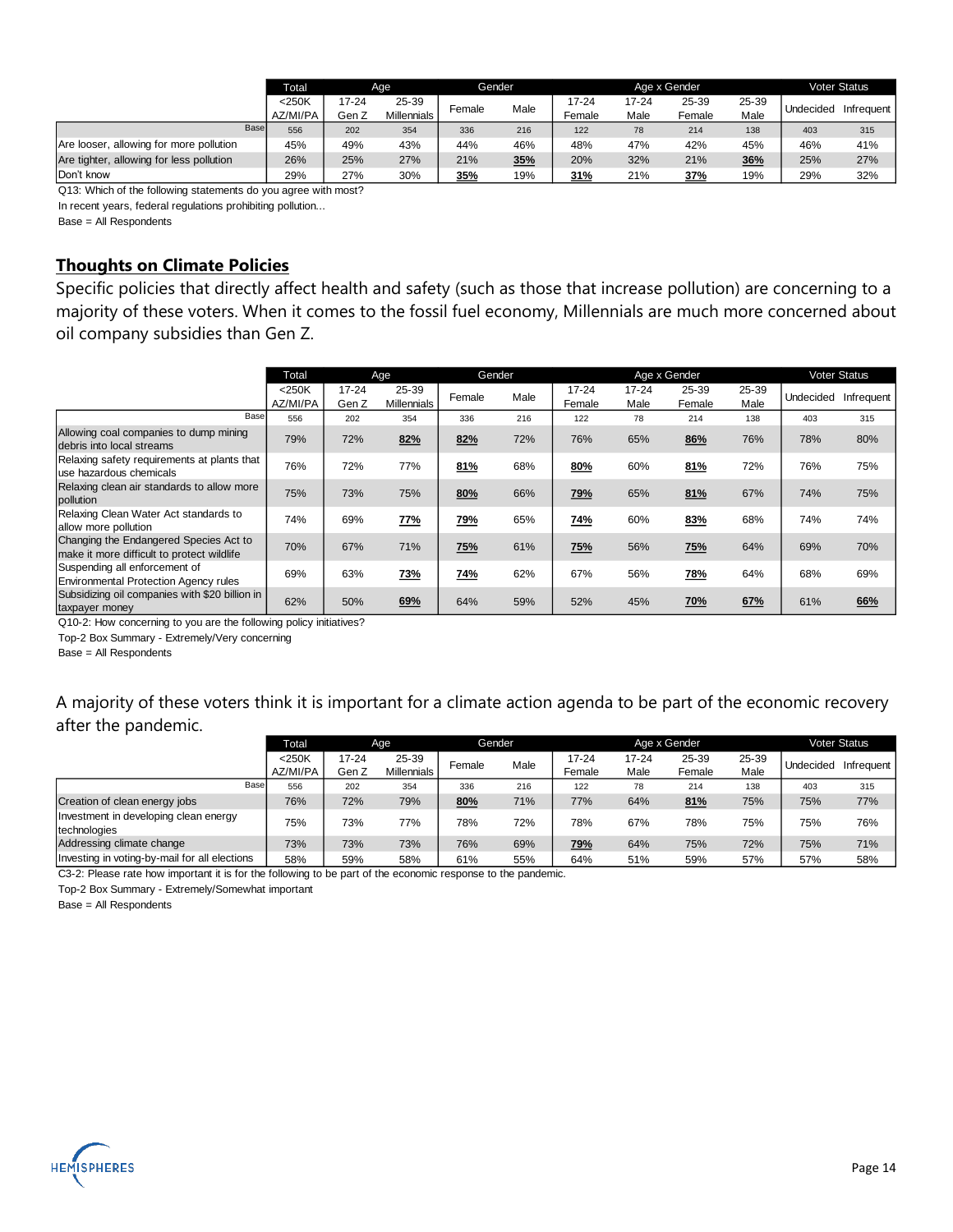### **Message Reactions**

#### **GOTV Videos**

Voters in this survey saw 3 short videos with different emphases on messaging. Videos M and T were produced by CaPA; Video Y was produced by The Years Project. Video Y was included in the test to act as a surrogate for a COVID and climate messages as well as a control for a more completely developed video. Videos M and T were not completely developed videos in that they used borrowed footage.

- Video M, "There's No Mystery" showed impacts of climate change specific to their region and urged voting for candidates who pledge action on these impacts. This video ran approximately 30 seconds.
- Video T, "Prosperity," suggested Democrats and Republicans can work together to invest in clean energy and jobs and urged voting as a way to bring about this unity and prosperity. This video ran approximately 30 seconds.
- Video Y by The Years Project connected coronavirus to climate change, offering facts about reductions in pollution and suggesting clean energy investments are preferable to going back to fossil fuel usage levels pre-pandemic. This video ran approximately 1 minute.

Of the CAPA test videos, Video M and Video T perform similarly. Video M is slightly more motivating while Video T is slightly more preferred. Overall, Video Y was chosen as the strong favorite. With regards to motivation, Video Y performs better than Video M.

|                       | Total   |         | Age     |
|-----------------------|---------|---------|---------|
|                       | Video Y | Video M | Video T |
| Base                  | 556     | 556     | 556     |
| Top-2 Box (Net)       | 46%     | 40%     | 31%     |
| Extremely motivating  | 19%     | 11%     | 9%      |
| Very motivating       | 28%     | 28%     | 22%     |
| Somewhat motivating   | 35%     | 43%     | 51%     |
| Bottom-2 Box (Net)    | 19%     | 18%     | 19%     |
| Not very motivating   | 13%     | 14%     | 13%     |
| Not at all motivating | 6%      | 4%      | 5%      |

Q5: How much does this video motivate you to vote for or consider candidates who use it in their campaign?

Base = All Respondents

|               | Total                |                | Age                         | Gender |      |                 |                   | Age x Gender    |               |           | <b>Voter Status</b> |
|---------------|----------------------|----------------|-----------------------------|--------|------|-----------------|-------------------|-----------------|---------------|-----------|---------------------|
|               | $<$ 250K<br>AZ/MI/PA | 17-24<br>Gen Z | 25-39<br><b>Millennials</b> | Female | Male | 17-24<br>Female | $17 - 24$<br>Male | 25-39<br>Female | 25-39<br>Male | Undecided | Infrequent          |
| Base          | 556                  | 202            | 354                         | 336    | 216  | 122             | 78                | 214             | 138           | 403       | 315                 |
| Video Y       | 46%                  | 48%            | 45%                         | 46%    | 45%  | 52%             | 41%               | 43%             | 48%           | 47%       | 45%                 |
| Video T       | 29%                  | 24%            | 31%                         | 29%    | 29%  | 16%             | 37%               | 36%             | 25%           | 27%       | 33%                 |
| Video M (Net) | 25%                  | 28%            | 23%                         | 25%    | 25%  | 33%             | 22%               | 21%             | 28%           | 26%       | 22%                 |
| Video M / PA  | 10%                  | 10%            | 10%                         | 10%    | 10%  | 11%             | 8%                | 8%              | 12%           | 10%       | 8%                  |
| Video M / MI  | 8%                   | 9%             | 8%                          | 9%     | 7%   | 12%             | 5%                | 7%              | 9%            | 8%        | 7%                  |
| Video M / AZ  | 7%                   | 9%             | 6%                          | 7%     | 8%   | 9%              | 9%                | 5%              | 7%            | 7%        | 7%                  |

Q6A: Which of these videos is your favorite?

Base = All Respondents

Video T was liked for its positive improvement message and suggestion of unity, especially by the Millennial women who chose it as their favorite.

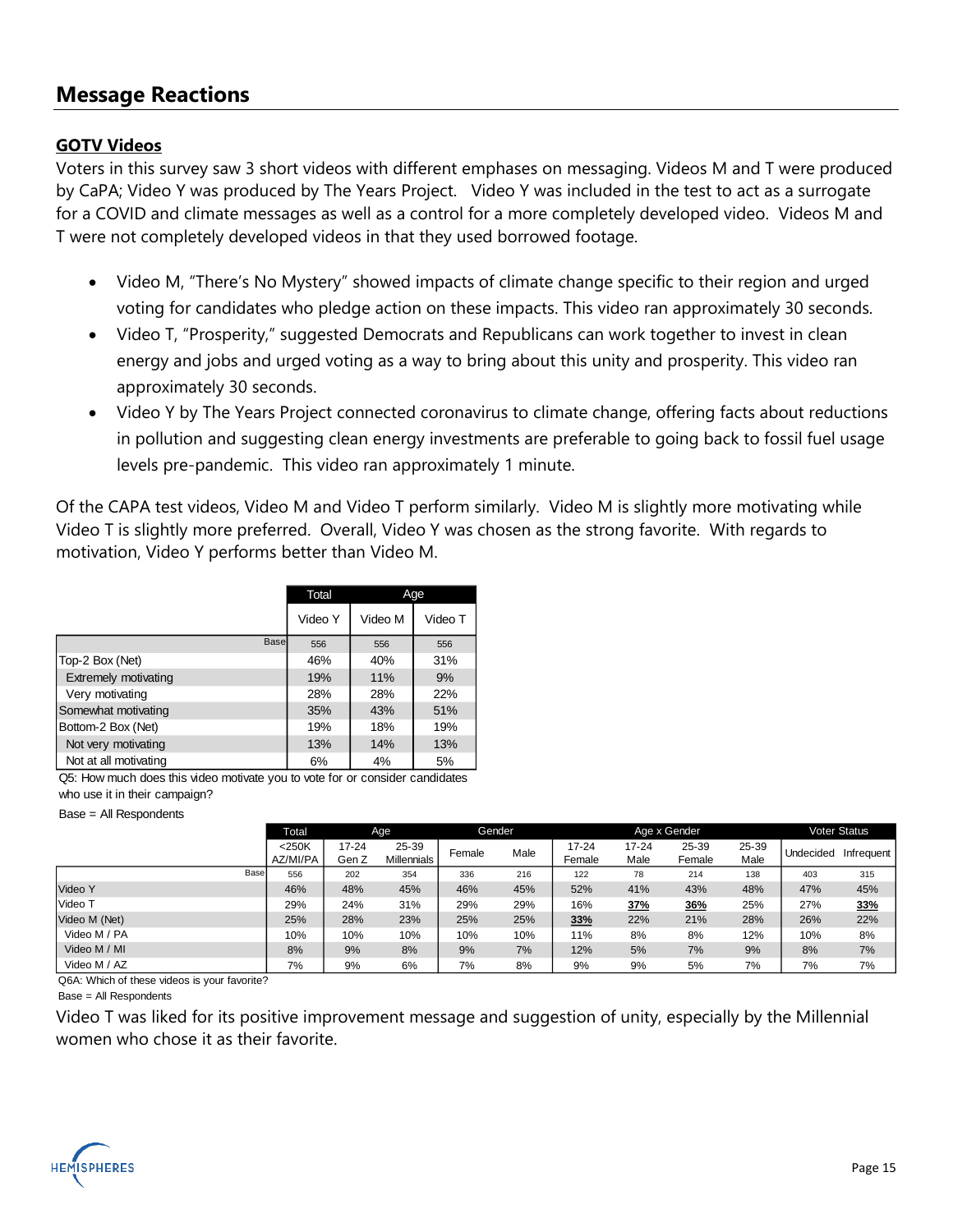|                                                                          | Total                |                    | Age                         | Gender |      |                     |                   | Age x Gender    |               |           | <b>Voter Status</b> |
|--------------------------------------------------------------------------|----------------------|--------------------|-----------------------------|--------|------|---------------------|-------------------|-----------------|---------------|-----------|---------------------|
|                                                                          | $<$ 250K<br>AZ/MI/PA | $17 - 24$<br>Gen Z | 25-39<br><b>Millennials</b> | Female | Male | $17 - 24$<br>Female | $17 - 24$<br>Male | 25-39<br>Female | 25-39<br>Male | Undecided | Infrequent          |
| Base                                                                     | 159                  | $48*$              | 111                         | 96     | 63   | $19*$               | $29*$             | 77              | $34*$         | 108       | 104                 |
| Positive message focus / Things/future can<br>improve if we do something | 26%                  | 25%                | 26%                         | 30%    | 19%  | 26%                 | 24%               | 31%             | 15%           | 24%       | 27%                 |
| Bringing people together                                                 | 20%                  | 13%                | 23%                         | 27%    | 10%  | 16%                 | 10%               | 30%             | 9%            | 18%       | 19%                 |
| Clear message / Easy to understand /<br>Simple                           | 14%                  | 15%                | 14%                         | 16%    | 13%  | 21%                 | 10%               | 14%             | 15%           | 15%       | 15%                 |
| Not focused on politics/specific political<br>parties / Unbiased         | 13%                  | 13%                | 14%                         | 14%    | 13%  | 16%                 | 10%               | 13%             | 15%           | 14%       | 12%                 |
| Prefer message (nonspecific) / Relatable                                 | 13%                  | 13%                | 14%                         | 10%    | 17%  | 11%                 | 14%               | 10%             | 21%           | 13%       | 13%                 |
| Motivating / Inspiring / Impactful /<br>Compelling                       | 10%                  | 17%                | 7%                          | 10%    | 10%  | 21%                 | 14%               | 8%              | 6%            | 11%       | 10%                 |

Q6AA-T: What are the reasons you prefer this video?

Video T - Prosperity

Base = Video T is Favorite [Q6A]

\*Note: Small sample size; interpret with caution

Video M was seen as more compelling and impactful than the others to those who chose it as their favorite. Females offered these reasons for choosing it more than males did. Video M is also liked the information provided and its environmental focus.

|                                                     | Total                |                    | Age                         |        | Gender |                     |                   | Age x Gender    |               |           | <b>Voter Status</b> |
|-----------------------------------------------------|----------------------|--------------------|-----------------------------|--------|--------|---------------------|-------------------|-----------------|---------------|-----------|---------------------|
|                                                     | $<$ 250K<br>AZ/MI/PA | $17 - 24$<br>Gen Z | 25-39<br><b>Millennials</b> | Female | Male   | $17 - 24$<br>Female | $17 - 24$<br>Male | 25-39<br>Female | 25-39<br>Male | Undecided | Infrequent          |
| Base                                                | 140                  | 57                 | 83                          | 85     | 55     | $40*$               | $17*$             | $45*$           | $38*$         | 104       | 70                  |
| Motivating / Inspiring / Impactful /<br>Compelling  | 19%                  | 19%                | 18%                         | 26%    | 7%     | 25%                 | 6%                | 27%             | 8%            | 19%       | 19%                 |
| Prefer message (nonspecific) / Relatable            | 19%                  | 14%                | 22%                         | 21%    | 15%    | 13%                 | 18%               | 29%             | 13%           | 18%       | 20%                 |
| Informative / Fact based/true / Gives more<br>facts | 16%                  | 18%                | 16%                         | 19%    | 13%    | 20%                 | 12%               | 18%             | 13%           | 15%       | 17%                 |
| Clear message / Easy to understand /<br>Simple      | 11%                  | 11%                | 12%                         | 11%    | 13%    | 13%                 | 6%                | 9%              | 16%           | 11%       | 14%                 |
| Environmental focus / Making the earth<br>better    | 10%                  | 11%                | 10%                         | 9%     | 11%    | 10%                 | 12%               | 9%              | 11%           | 10%       | 9%                  |

Q6AA-M: What are the reasons you prefer this video?

Video M - There's No Mystery

Base = Video M is Favorite [Q6A]

\*Note: Small sample size; interpret with caution

The concrete information and detailed facts provided in Video Y is especially appealing and motivating. People also like the focus on pollution and COVID-19. Women feel this video is especially motivating.

|                                                                          | Total                |                    | Age                  | Gender |      |                     |                   | Age x Gender    |               |           | Voter Status |
|--------------------------------------------------------------------------|----------------------|--------------------|----------------------|--------|------|---------------------|-------------------|-----------------|---------------|-----------|--------------|
|                                                                          | $<$ 250K<br>AZ/MI/PA | $17 - 24$<br>Gen Z | 25-39<br>Millennials | Female | Male | $17 - 24$<br>Female | $17 - 24$<br>Male | 25-39<br>Female | 25-39<br>Male | Undecided | Infrequent   |
| Base                                                                     | 257                  | 97                 | 160                  | 155    | 98   | 63                  | $32*$             | 92              | 66            | 191       | 141          |
| Informative / Fact based/true / Gives more<br>facts                      | 40%                  | 40%                | 40%                  | 44%    | 35%  | 44%                 | 31%               | 43%             | 36%           | 40%       | 39%          |
| Prefer message (nonspecific) / Relatable                                 | 21%                  | 23%                | 19%                  | 25%    | 15%  | 27%                 | 16%               | 23%             | 15%           | 20%       | 20%          |
| Focused on pollution / Better air quality                                | 19%                  | 24%                | 17%                  | 21%    | 15%  | 22%                 | 22%               | 20%             | 12%           | 18%       | 18%          |
| Motivating / Inspiring / Impactful /<br>Compelling                       | 16%                  | 19%                | 14%                  | 20%    | 8%   | 22%                 | 13%               | 18%             | 6%            | 16%       | 13%          |
| Covid 19 / Virus topic                                                   | 11%                  | 13%                | 10%                  | 9%     | 14%  | 11%                 | 16%               | 8%              | 14%           | 9%        | 13%          |
| Positive message focus / Things/future can<br>improve if we do something | 9%                   | 10%                | 9%                   | 9%     | 10%  | 8%                  | 16%               | 10%             | 8%            | 10%       | 11%          |

Q6AA-Y: What are the reasons you prefer this video?

Video Y - The Years Project

Base = Video Y is Favorite [Q6A]

\*Note: Small sample size; interpret with caution

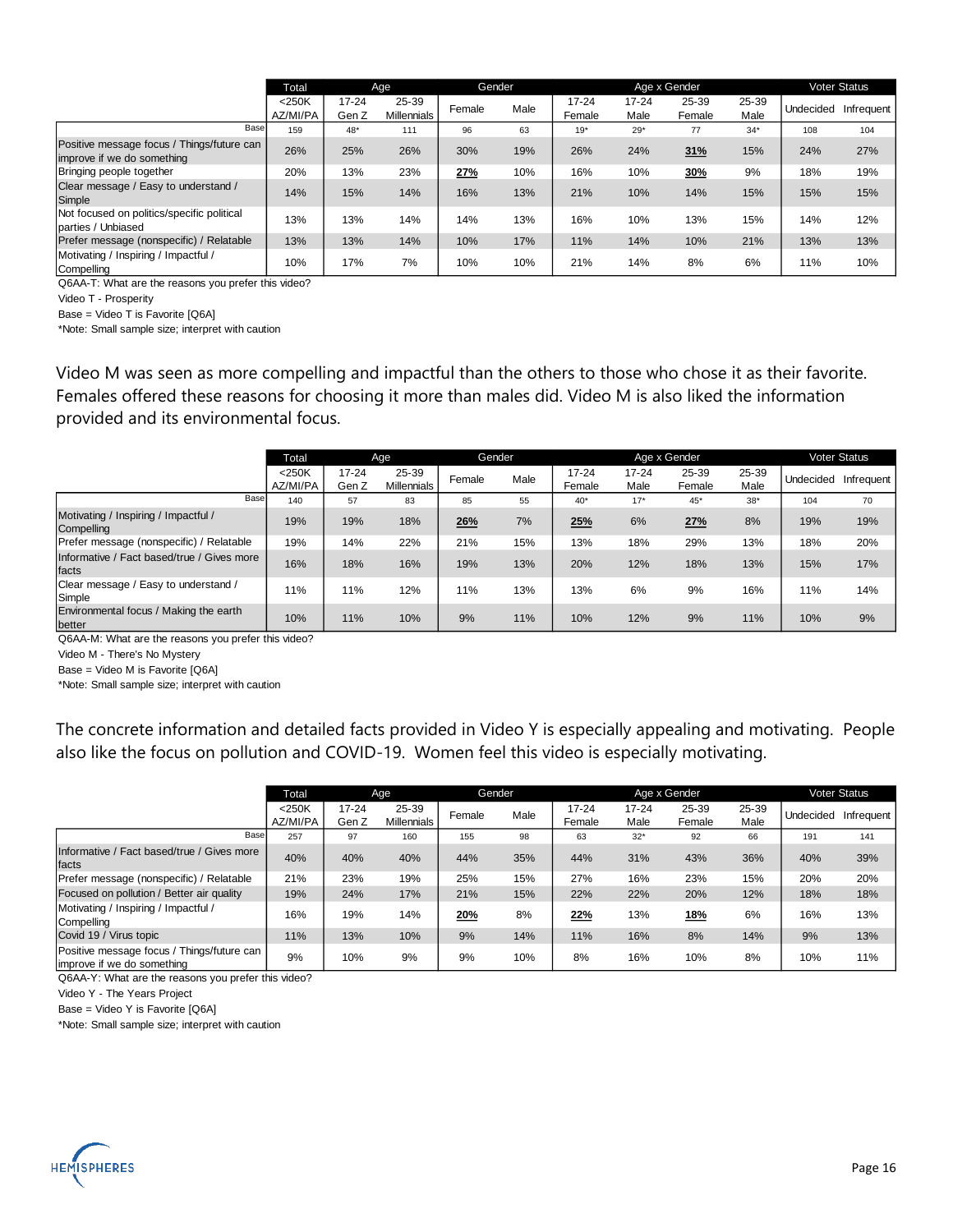#### **Candidate Messaging**

When presented with specific candidate statements that compared difference approaches to climate policy and political strategy, most of these voters want a candidate willing to work across the aisle to find solutions. In addition, the majority of these voters say they would vote for a candidate with a more aggressive climate agenda; however, they also care a lot about jobs being part of that agenda. At the same time, a candidate with a more global stance on climate action is preferred to one who focuses locally.

| Which candidate would you vote for?                                                                             |     |     |                                                                                                                                |  |  |  |  |
|-----------------------------------------------------------------------------------------------------------------|-----|-----|--------------------------------------------------------------------------------------------------------------------------------|--|--|--|--|
| Candidate Q is willing to work together with<br>political opponents to find solutions that<br>work for everyone | 75% | 18% | Candidate T fights for policies he/she<br>believes in and won't compromise on<br>important issues                              |  |  |  |  |
| Candidate X believes automakers should<br>improve fuel efficiency of their vehicles                             | 71% | 17% | Candidate G believes automakers should be<br>allowed to make cars less fuel efficient                                          |  |  |  |  |
| Candidate J wants to reduce air pollution and<br>develop clean energy technologies and jobs                     | 67% | 25% | Candidate V wants to reduce air pollution<br>and slow climate change effects                                                   |  |  |  |  |
| Candidate E wants to enact polices that will<br>help create 200 jobs in your area                               | 58% | 36% | Candidate S wants to enact polices that will<br>save you \$20 a month on your energy or fuel<br>bills                          |  |  |  |  |
| Candidate H feels that current air pollution<br>standards for oil and gas companies should<br>be kept in place  | 55% | 23% | Candidate Y feels that current air pollution<br>standards for oil and gas companies are too<br>strict and should be eased back |  |  |  |  |
| Candidate M Is passionate about finding<br>solutions to climate change                                          | 46% | 46% | Candidate B Is passionate about reducing air<br>pollution                                                                      |  |  |  |  |
|                                                                                                                 |     |     |                                                                                                                                |  |  |  |  |
| Candidate P is concerned about rising global<br>temperatures                                                    | 64% | 26% | Candidate L Is concerned about an increase<br>in severe weather in MI.                                                         |  |  |  |  |
|                                                                                                                 | 62% | 27% | Candidate L Is concerned about AZ summers<br>getting hotter.                                                                   |  |  |  |  |
|                                                                                                                 | 57% | 31% | Candidate L Is concerned about an increase<br>in severe weather in PA.                                                         |  |  |  |  |

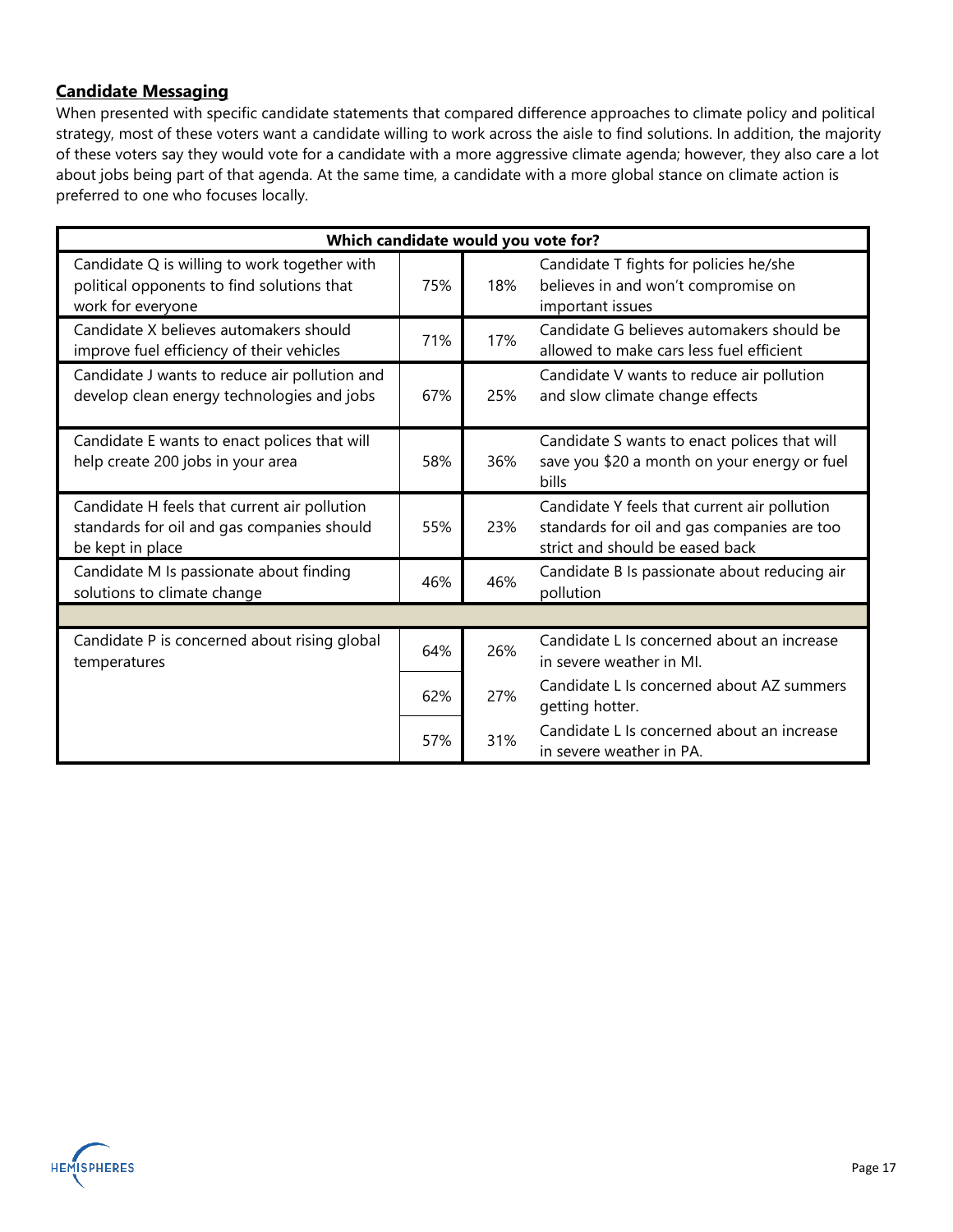### **CaPA Climate Messaging Testing Survey 5.5.20**

### **Study Objectives**

Clean and Prosperous America is developing a Climate Change Get out the Vote Messaging Tool Kit for target campaigns, and youth and climate action organizations. CaPA is conducting quantitative research with key campaign areas to provide data support for the Tool Kit proposals and messages.

### **Sample**

- Size: 900 completed surveys
- Target Audience:
	- o Eligible US voters
	- o Undecided and infrequent voters
	- o Ages 17-39; State level quotas to be set for age, gender, income/education.
	- o Live in target campaign districts or in remaining statewide rural areas or suburban areas

| <b>Sampling Areas</b> |             | <b>Sample</b>    | <b>Target</b>    |              |           |
|-----------------------|-------------|------------------|------------------|--------------|-----------|
| and sample sizes:     |             | <b>Districts</b> | <b>Statewide</b> | <b>Total</b> | completes |
|                       | <b>AZ</b>   | 101              | 91               | 192          | 250       |
|                       | 01,02       |                  |                  |              |           |
|                       | MI          | 106              | 158              | 264          | 250       |
|                       | 08, 11      |                  |                  |              |           |
|                       | <b>PA</b>   | 272              | 187              | 459          | 400       |
|                       | 01, 06, 07, |                  |                  |              |           |
|                       | 08, 10, 17  |                  |                  |              |           |

### **Survey flow**

- **Screener**
- Issue importance Overall
- Environment and Climate Attitudes
- Message Reactions
- Political behaviors and attitudes
- Communication during COVID 19
- Demographics

### **Survey logistics**

- All questions are mandatory, unless specified.
- One question per page unless specified.
- Do not show section titles.
- All comments to programmer are in **(BOLD TEXT)**

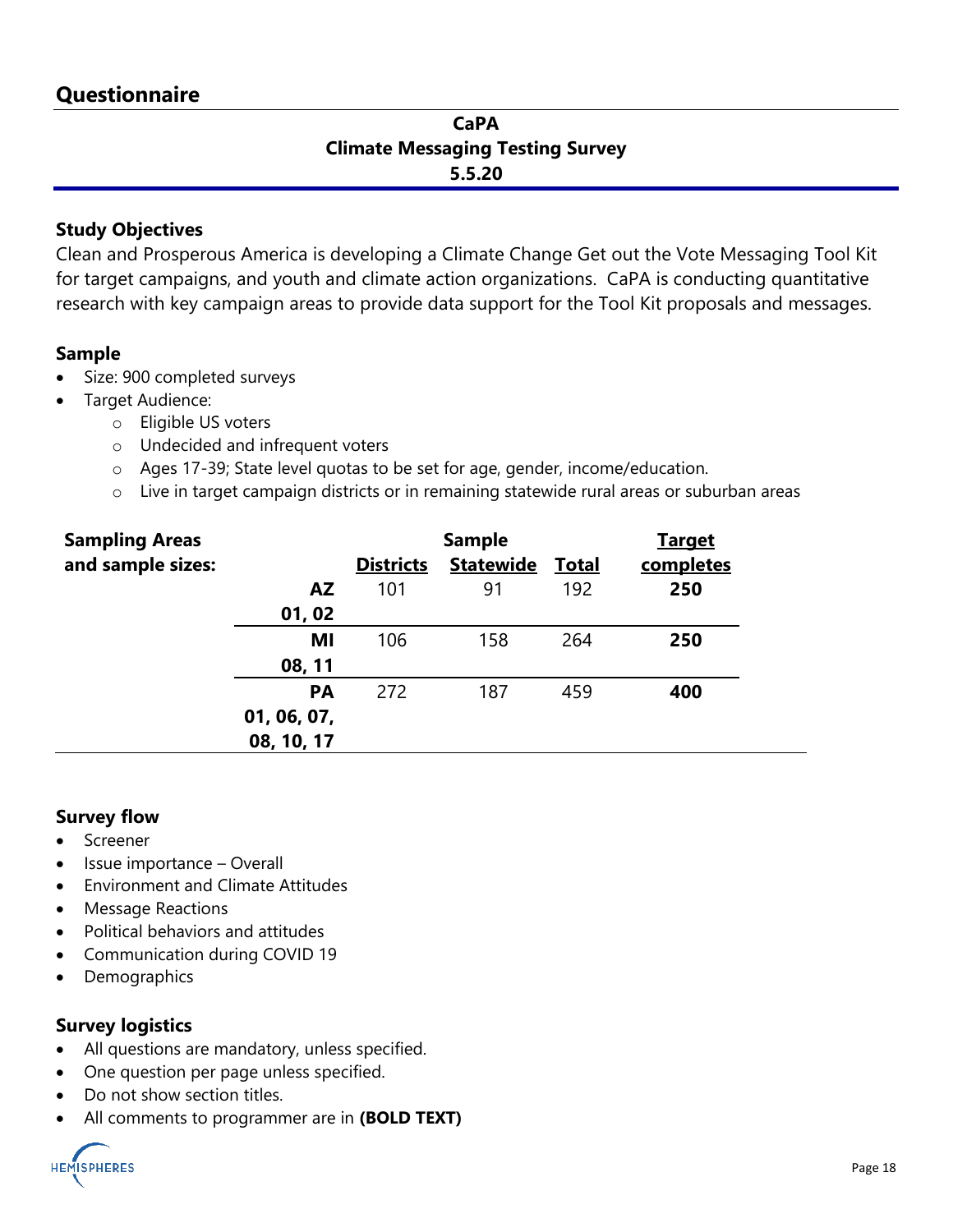### **Screener**

#### S1. What is your age? **(NUMERIC TEXT BOX)**

\_\_\_\_\_\_\_\_\_\_\_\_\_\_ years **(MUST BE 17-**39**; THANK AND END OTHERWISE)**

*NOTE FOR THE TEAM: 39 year-olds started voting in 1999/2000, with 2000 being their first Presidential election. They have experienced 5 elections thus far. 22 year-olds have only voted in 1 Presidential election (2016).*

#### S2. Are you…? **(RANDOMIZE, SINGLE RESPONSE)**

- 1. Female
- 2. Male
- 3. Prefer not to answer
- S3. How would you describe the area where you live? **(SINGLE RESPONSE)**
	- 1. In a large city (over 250,000) **(THANK AND END)**
	- 2. In a suburb near a large city **(THANK AND END) (MAX 250)**
	- 3. In a medium-size city (50,000-250,000)
	- 4. In a small city or town (under 50,000)
	- 5. In open country

### S3A. **APPEND SAMPLE PANEL CODE RURAL/SUBURBAN/URBAN**

- S4A. What state do you live in? **(DROP DOWN LIST OF STATES, AZ, MI, PA QUALIFY, ALL ELSE TERMINATE)**
- S4. What zip code do you live in? **(NUMERIC OPENEND ZIP CODE FORMAT)**

#### S4B. **CODE ZIPS INTO STATES: AZ, MI, PA**

- S5. Which of the following best describes you? **(SINGLE RESPONSE)**
	- 1. Currently registered to vote
	- 2. Eligible but not currently registered to vote
	- 3. Not sure if registered or not
	- 4. Not eligible to vote **(THANK AND END)**
	- 5. Prefer not to answer **(THANK AND END)**

### **(ASK IF AGE=21 OR OLDER, OTHERWISE CODE ANSWER 2)**

- S6. Did you vote in the 2016 election for US President?
	- 1. Yes, I voted
	- 2. No, I did not vote because I wasn't eligible/old enough **(SKIP TO S8)**
	- 3. No, I did not vote because I wasn't registered **(SKIP TO S8)**
	- 4. No, I did not vote but was registered **(SKIP TO S8)**
	- 5. Prefer not to answer **(SKIP TO S8)**

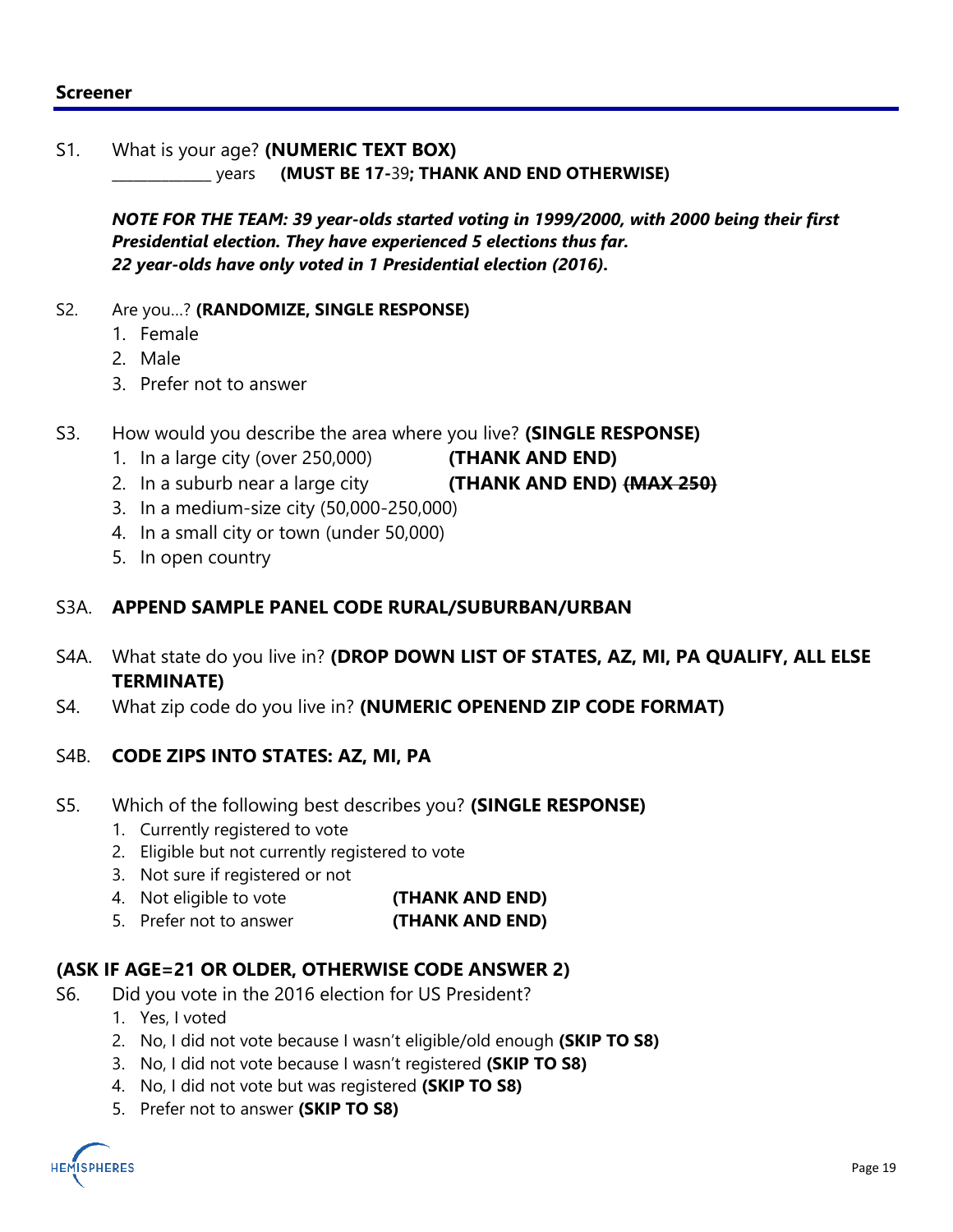- S7. Which candidate did you vote for in the 2016 election for US President?
	- 1. Hillary Clinton (Democrat)
	- 2. Donald Trump (Republican)
	- 3. Gary Johnson (Libertarian)
	- 4. Jill Stein (Green Party)
	- 5. Evan McMullin (Independent)
	- 1. Other
	- 6. Don't recall
	- 7. Prefer not to answer
- S8. Do you plan to vote in the 2020 elections for US President?
	- 1. Yes
	- 2. Undecided, not sure yet
	- 3. No **(SKIP TO S11)**
	- 4. Prefer not to answer **(TERMINATE)**

### **(IF S8=2 UNDECIDED, QUALIFIES FOR SURVEY=UNDECIDED) (IF S8=3 NOT VOTING, QUALIFIES FOR SURVEY=NON VOTER)**

- S9. Looking ahead to the 2020 Presidential election, which of the following best describes you? **(SINGLE RESPONSE)**
	- 1. I definitely will vote for Joe Biden
	- 2. I probably will vote for the Joe Biden
	- 3. I lean slightly toward voting for Joe Biden
	- 4. I am completely undecided but will definitely vote
	- 5. I am completely undecided and may or may not vote
	- 6. I lean slightly toward voting for Donald Trump
	- 7. I probably will vote for Donald Trump
	- 8. I definitely will vote for Donald Trump
	- 9. I will definitely vote for another candidate

10. Prefer not to answer

### **(IF ANSWERS 3-6 QUALIFIES FOR SURVEY=UNDECIDED)**

- S10. Looking ahead to the 2020 election for local, statewide, and/or Congressional offices which of the following best describes you?
	- 1. I definitely will vote for Democratic candidates
	- 2. I probably will vote for Democratic candidates
	- 3. I lean slightly toward voting for Democratic candidates
	- 4. I am completely undecided but will definitely vote
	- 5. I am completely undecided and may or may not vote
	- 6. I lean slightly toward voting for Republican candidates
	- 7. I probably will vote for Republican candidates
	- 8. I definitely will vote for Republican candidates
	- 9. I will vote for other political party candidates
	- 10. Prefer not to answer

### **(IF ANSWERS 3-6 QUALIFIES FOR SURVEY=UNDECIDED)**

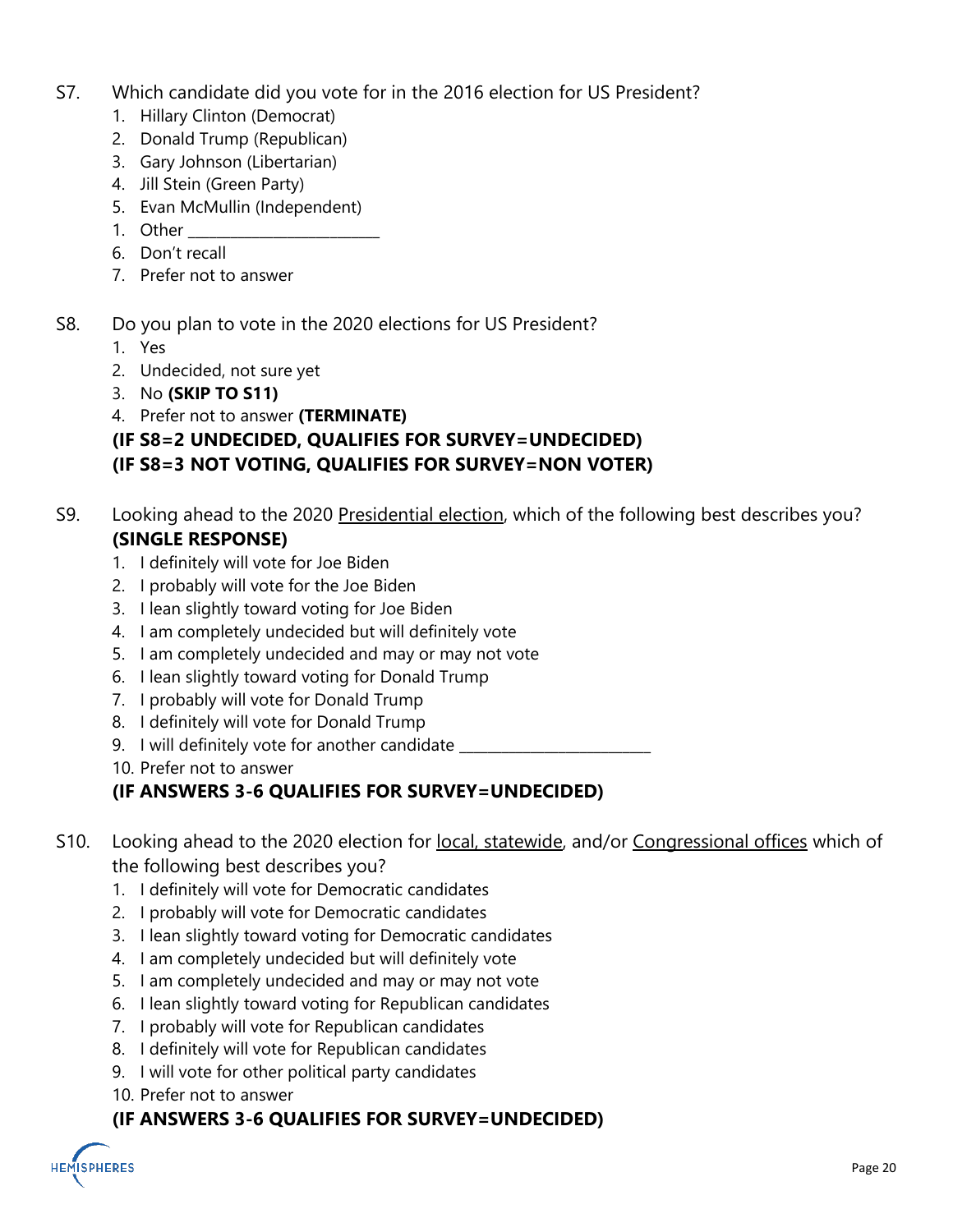### **(ASK IF OLDER THAN 21)**

S11. Just so we understand your voting habits, we would like to know how often have you…

**Never Rarely Frequently Always**

- 1. Voted in local elections?
- 2. Voted in statewide elections?
- 3. Voted in Congressional elections?
- 4. Voted in Presidential elections?

**(IF AT LEAST ONE S11.X = NEVER OR RARELY QUALIFIES FOR SURVEY = INFREQUENT)** 

**PEOPLE CAN BE IN MORE THAN ONE OF THESE GROUPS, PLEASE ALLOW FOR THIS CODE VARIABLE UNDECIDED = YES IF S8=2 OR S9=3-6 OR S10=3-6 CODE VARIABLE NON VOTER = YES IF S8=3 OR ALL S11.X=NEVER CODE VARIABLE INFREQUENT = YES IF AT LEAST ONE S11.X=NEVER OR RARELY**

### **IF UNDECIDED OR NON VOTER OR INFREQUENT = YES, PERSON QUALIFIES FOR SURVEY**

### **(THANK & END LANGUAGE)**

Thank you for agreeing to take this survey. As we conduct this survey, it is important we hear from a variety of different people and different perspectives. We have reached our limit of participants who meet the criteria you've provided. Thank you again for your time and we hope you will participate in future surveys.

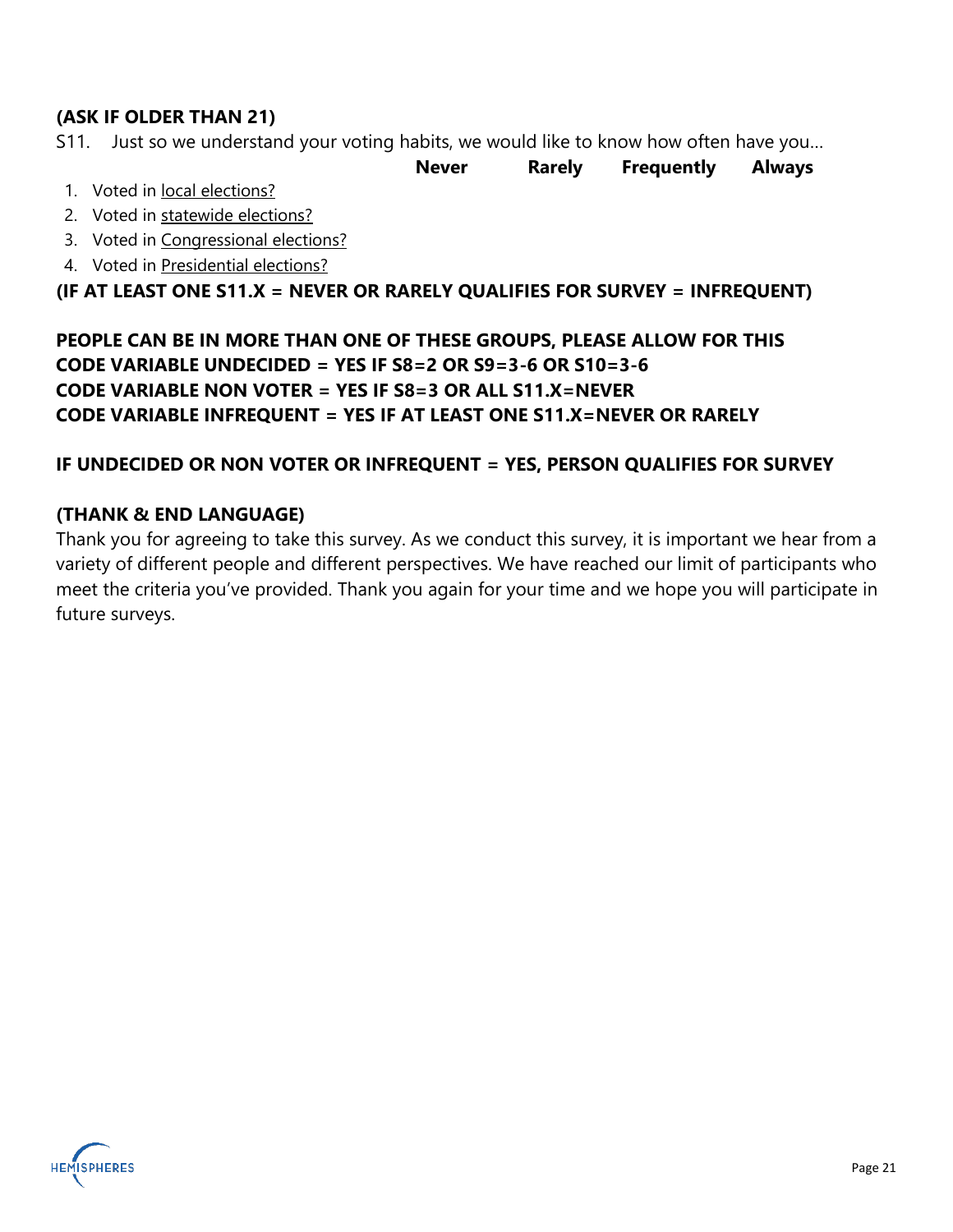### **ISSUE IMPORTANCE**

- Q1. How much of an impact on your and your family's lives do you feel these issues have? **(CAROUSEL ATTRIBUTE DISPLAY, RANDOMIZE ORDER)**
	- 1. Your local economy
	- 2. US economy
	- 3. Foreign trade
	- 4. Housing access/costs
	- 5. Health care
	- 6. Jobs
	- 7. Education
	- 8. Environment / Conservation
	- 9. Climate change
	- 10. Energy policy
	- 11. Immigration
	- 12. Crime and security
	- 13. National defense
	- 14. Local infrastructure work roads, communications/internet, dams etc.

### **(RESPONSES)**

- 1. No impact
- 2. Slight impact
- 3. Some impact
- 4. Moderate impact
- 5. Major impact

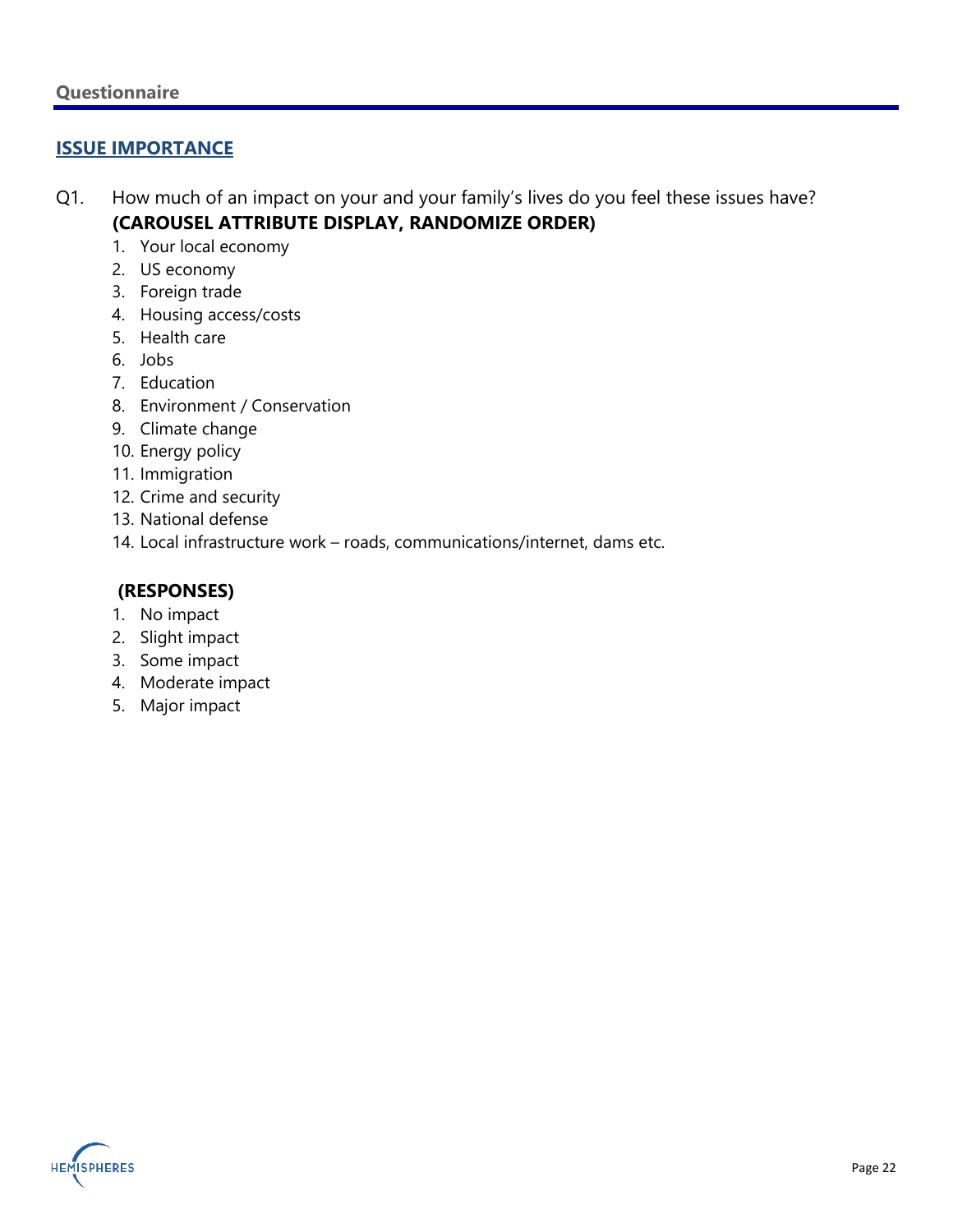### **ENVIRONMENT AND CLIMATE IMPACT AND CONCERN**

- Q2. How have environmental issues such as pollution, weather changes, or land development, impacted your community in the past 5 years? Please answer all that apply. **(RANDOMIZE ORDER, MULTIPLE RESPONSE)**
	- 1. Higher risk of poor health / sickness
	- 2. Personal financial loss
	- 3. Lost housing
	- 4. Lost jobs
	- 5. Lost land
	- 6. Poor harvest
	- 7. Poor animal production
	- 8. Lost recreational opportunities
	- 9. Less food
	- 10. Less personal security
	- 11. Other
	- 12. Have not had any impact **(EXCLUSIVE)**
- Q3. How urgent do you think it is for people, companies or governments to take action to take care of the environment and reduce negative human impact on the Earth? **(5pt SLIDER, SINGLE RESPONSE)**

**Not at all urgent <\_\_\_\_\_\_\_\_\_\_\_\_\_\_\_\_\_\_\_\_\_\_\_\_\_\_\_\_\_\_\_\_\_> Extremely Urgent** 

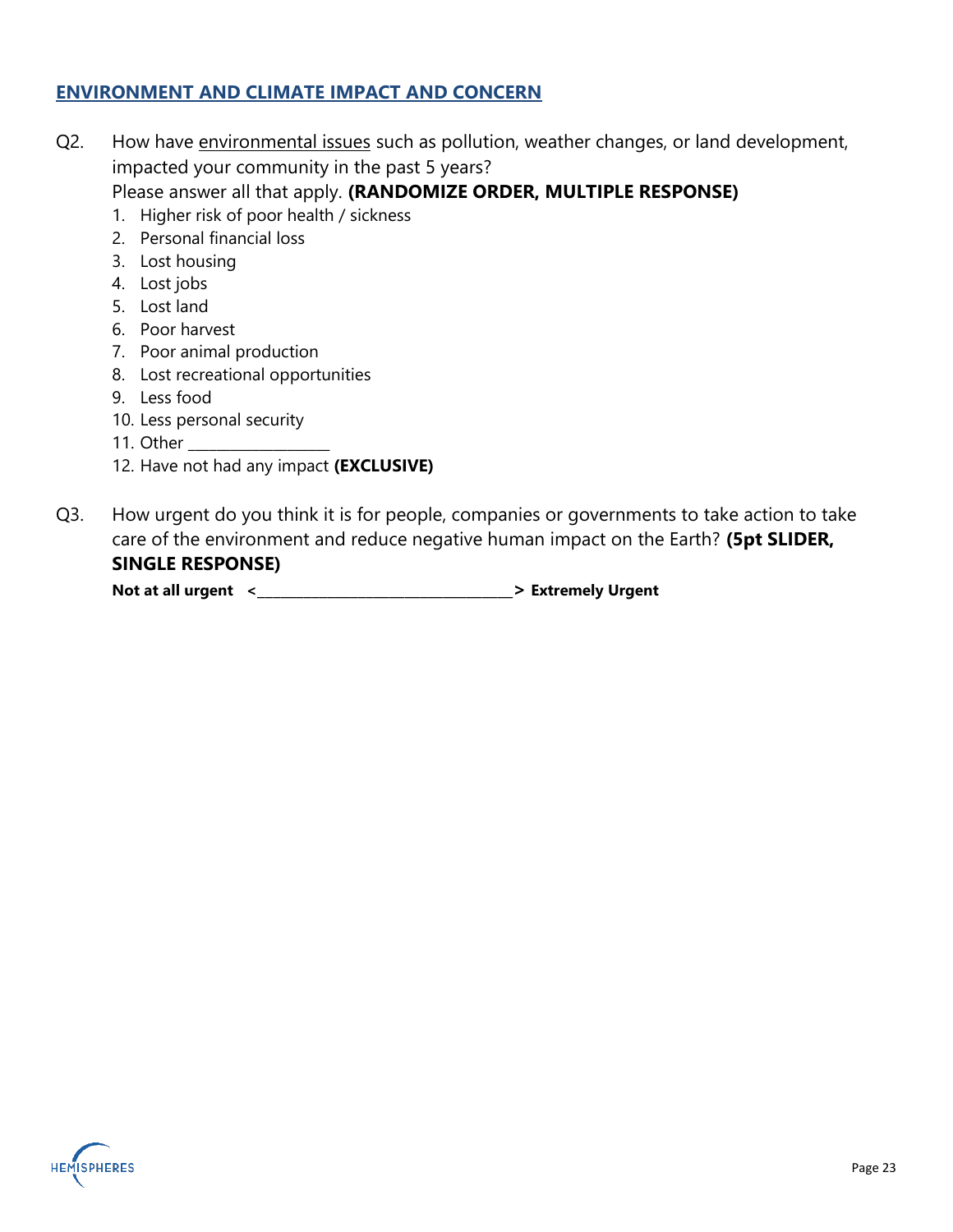### **MESSAGE TESTING**

**INTRO** Now you will see 3 videos. After each we will ask you a few questions.

### **(REPEAT Q4 – Q6 FOR EACH VIDEO, RANDOMIZE VIDEO M (THERE'S NO MYSTERY) AND VIDEO T (PROSPERITY), SHOW THE YEARS PROJECT VIDEO LAST (THE YEARS PROJECT))**

- Q4. What is the main message you take from this video? **(OPEN END RESPONSE)**
- Q5. How much does this video motivate you to vote for or consider candidates who use it in their campaign?

### **(RESPONSES)**

- 1. Not at all motivating
- 2. Not very motivating
- 3. Somewhat motivating
- 4. Very motivating
- 5. Extremely motivating
- Q6. Would you share this video or information with friends or family?
	- 1. Yes
	- 2. Not sure
	- 3. No
- Q6a. Which of these videos is your favorite? **SHOW VIDEO IMAGE AND LABELS IN PRESENTATION ORDER, SINGLE RESPONSE**
	- 1. Video M
	- 2. Video T
	- 3. Video Y

### **(SHOW ON SAME SCREEN AFTER RESPONSE)**

What are the reasons you prefer this video? Please answer as completely as possible. **(OPEN END RESPONSE)**

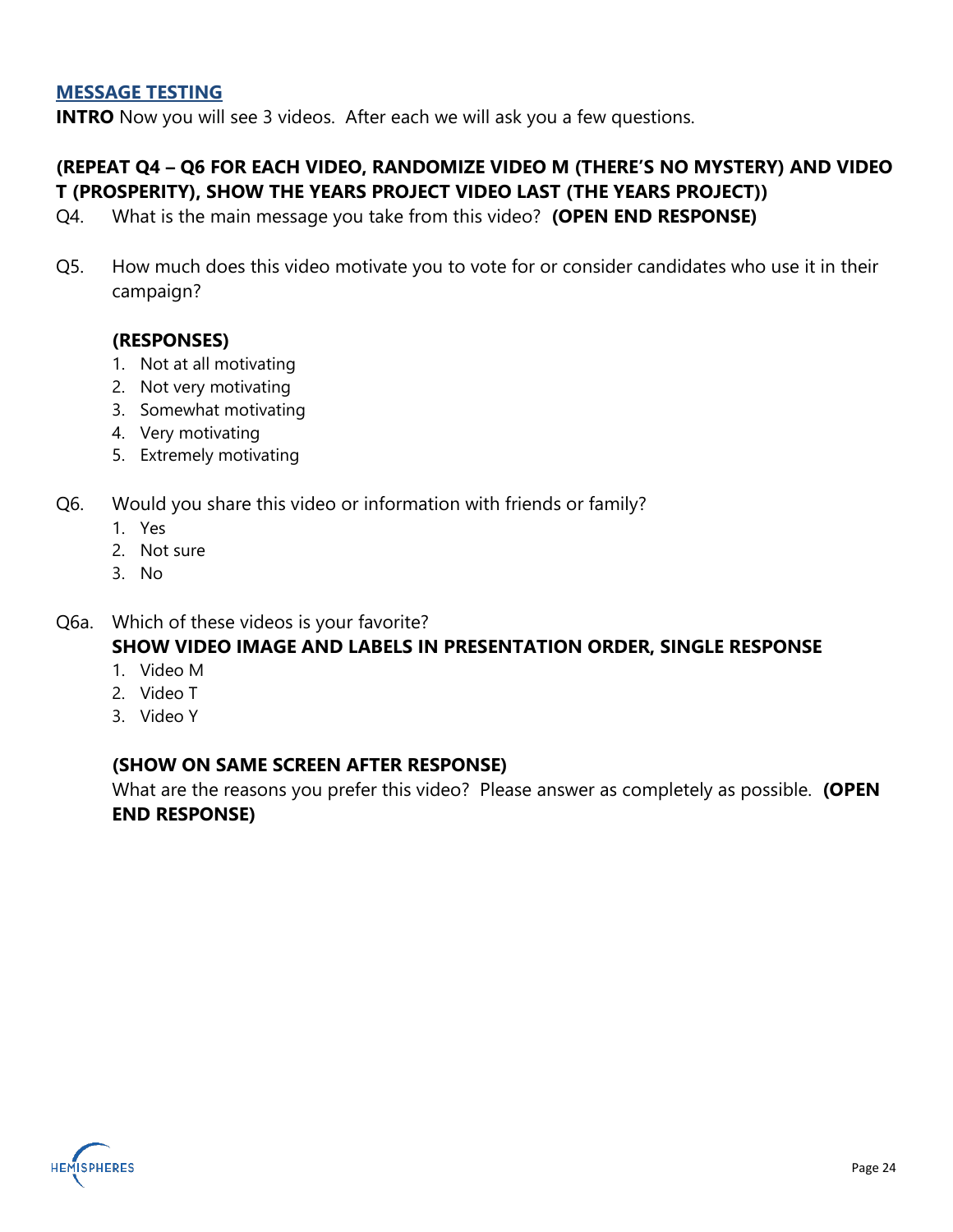### **MESSAGE PREFERENCE EXERCISE INTRO:**

In the next series of questions we ask you your preference between two potential candidates based on their opinions we show you. As you answer each question, please assume the candidates are similar in all ways other than the opinion shown.

### **NEW PAGE:**

Which candidate would you vote for?

**(SHOW ONE STATEMENT PAIR AT A TIME. RANDOMIZE ORDER OF CANDIDATES AND STATEMENT PAIRS) (SHOW RESPONSE 7 FOR EACH APPROPRIATE STATE IN S4A) PLEASE DISPLAY THE ANSWERS SIDE BY SIDE AS ILLUSTRATED**

- **1.** Candidate X believes automakers should improve fuel efficiency of their vehicles
- **2.** Candidate Y feels that current air pollution standards for oil and gas companies are too strict and should be eased back
- **3.** Candidate E wants to enact polices that will help create 200 jobs in your area
- **4.** Candidate T fights for policies he/she believes in and won't compromise on important issues
- **5.** Candidate M Is passionate about finding solutions to climate change
- **6.** Candidate V wants to reduce air pollution and slow climate change effects.
- **7AZ.** Candidate L Is concerned about AZ summers getting hotter
- **7PA.** Candidate L Is concerned about an increase in severe weather in PA.
- **7MI.** Candidate L Is concerned about an increase in severe weather in MI.

**Candidate X Candidate Y**

Candidate G believes automakers should be allowed to make cars less fuel efficient Candidate H feels that current air pollution standards for oil and gas companies should be kept in place

Candidate S wants to enact polices that will save you \$20 a month on your energy or fuel bills Candidate Q Is willing to work together with political opponents to find solutions that work for everyone Candidate B Is passionate about reducing air pollution Candidate J wants to reduce air pollution and develop clean energy technologies and jobs

Candidate P is concerned about rising global temperatures Candidate P is concerned about rising global temperatures Candidate P is concerned about rising global temperatures

**Would vote for this Candidate**

**○ ○ ○ Would vote for Neither**

**Would vote for this Candidate**

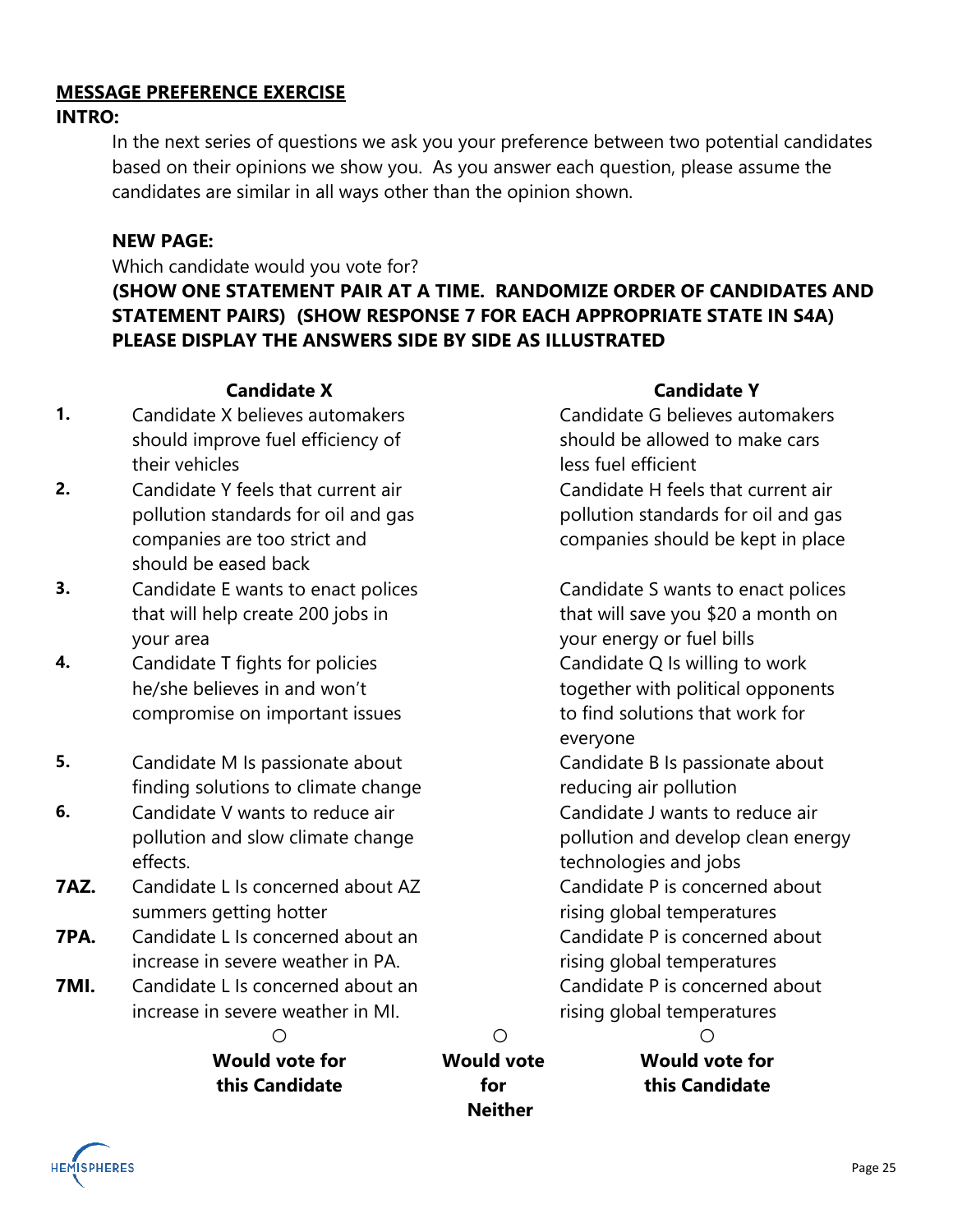Q10. How concerning to you are the following policy initiatives?

### **(CAROUSEL ATTRIBUTE DISPLAY, RANDOMIZE ORDER)**

- 1. Relaxing clean air standards to allow more pollution
- 2. Subsidizing oil companies with \$20 billion in taxpayer money
- 3. Suspending all enforcement of Environmental Protection Agency rules
- 4. Relaxing Clean Water Act standards to allow more pollution
- 5. Changing the Endangered Species Act to make it more difficult to protect wildlife
- 6. Relaxing safety requirements at plants that use hazardous chemicals
- 7. Allowing coal companies to dump mining debris into local streams

### **(RESPONSES)**

- 1. Not at all concerning
- 2. Not very concerning
- 3. Somewhat concerning
- 4. Very concerning
- 5. Extremely concerning

### Q11. How concerning are the following issues to you? **(RANDOMIZE)**

- 1. Climate change
- 2. Rising sea levels
- 3. Air pollution
- 4. Drought
- 5. Flooding
- 6. More severe storms
- 7. Melting glaciers
- 8. Food shortages Famine
- 9. Political instability
- 10. Climate refugees
- 11. Economic instability
- 12. Pandemics

### **(RESPONSES)**

- 1. Not at all concerning
- 2. Not very concerning
- 3. Somewhat concerning
- 4. Very concerning
- 5. Extremely concerning
- Q12. Which concerns you more?
	- 1. Air pollution in my area
	- 2. The impact of climate change in my area

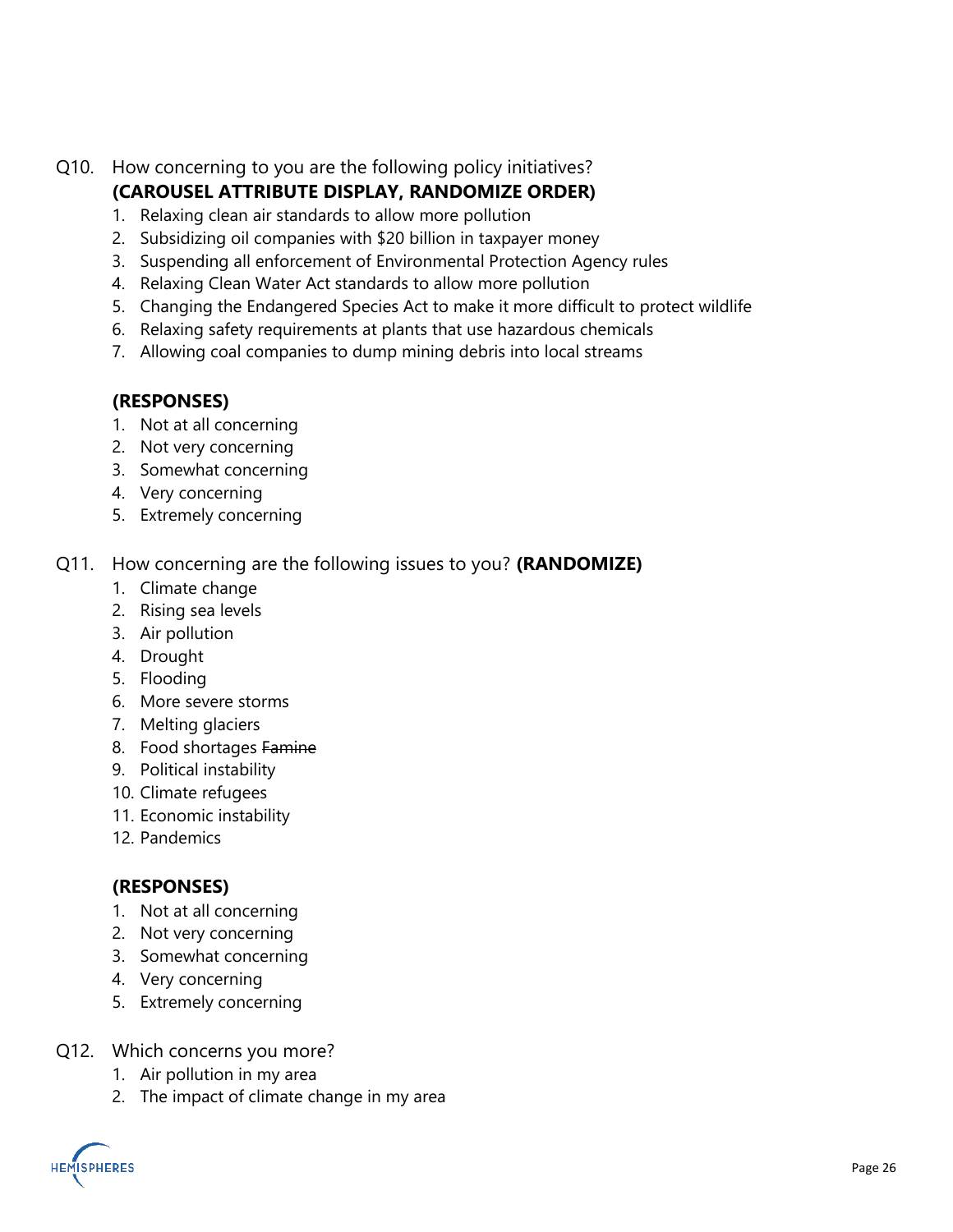- Q13. Which of the following statements do you agree with most? In recent years, federal regulations prohibiting pollution …
	- 1. Are tighter, allowing for less pollution
	- 2. Are looser, allowing for more pollution
	- 3. Don't know

### **POLITICAL BEHAVIORS & ATTITUDES**

These next few questions are for classification purposes. **(ASK IF AGE=19 OR OLDER, OTHERWISE CODE ANSWER 2)**

- Q14. Did you vote in the 2018 US Congressional Representative elections?
	- 1. Yes, I voted
	- 2. No, I did not vote because I wasn't eligible/old enough **(SKIP TO Q16)**
	- 3. No, I did not vote because I wasn't registered **(SKIP TO Q16)**
	- 4. No, I did not vote but was registered **(SKIP TO Q16)**
	- 5. Prefer not to answer
- Q15. Which candidate did you vote for in the 2018 US Congressional Representative elections?
	- 1. The Democratic candidate
	- 2. The Republican candidate
	- 3. Other party
	- 4. Don't recall
	- 5. Prefer not to answer

### **(ASK IF AGE=25 OR OLDER, OTHERWISE CODE ANSWER 2)**

- Q16. Did you vote in the 2012 election for US President?
	- 1. Yes, I voted
	- 2. No, I did not vote because I wasn't eligible/old enough **(SKIP TO Q18)**
	- 3. No, I did not vote because I wasn't registered **(SKIP TO Q18)**
	- 4. No, I did not vote but was registered **(SKIP TO Q18)**
	- 5. Prefer not to answer
- Q17. Which candidate did you vote for in the 2012 election for US President?
	- 1. Barack Obama (Democrat)
	- 2. Mitt Romney (Republican)
	- 3. Gary Johnson (Libertarian)
	- 4. Jill Stein (Green Party)
	- 5. Other
	- 6. Don't recall
	- 7. Prefer not to answer

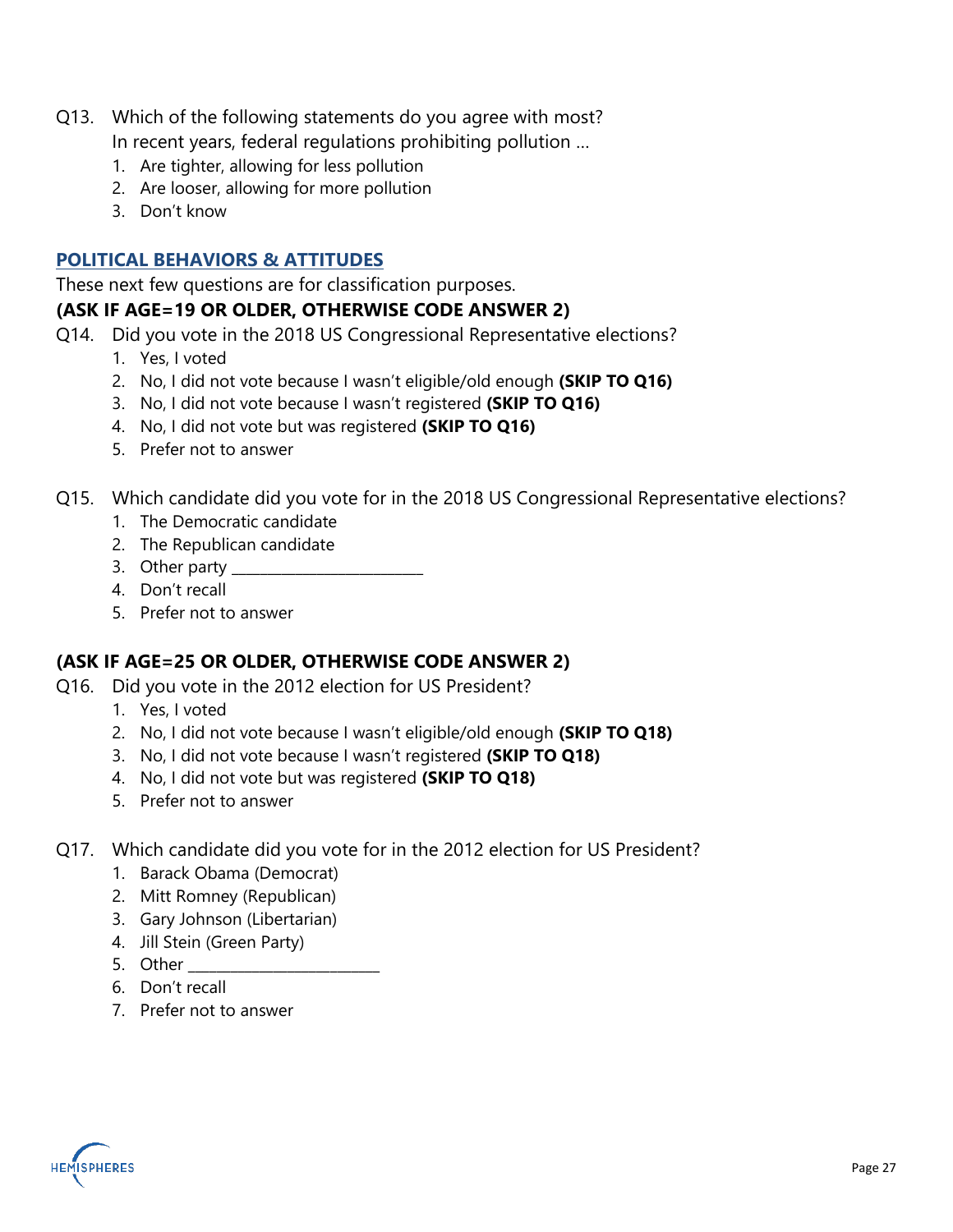- Q18. How much do you agree or disagree with the following statements? **(CAROUSEL ATTRIBUTE DISPLAY, RANDOMIZE ORDER)**
	- 1. I don't vote because candidates don't address the things I am interested in
	- 2. My vote counts more in local elections than national ones
	- 3. I'm excited to vote in November 2020
	- 4. The voting process is not fair
	- 5. Voting is a pain
	- 6. Registering to vote is too difficult
	- 7. The current administration does not want young people to vote in large numbers
	- 8. I'd be more likely to vote if a ballot came to me in the mail
	- 9. I vote for the person, not the party
	- 10. I don't particularly like or feel a part of either political party

### **(RESPONSES)**

- 1. Strongly disagree
- 2. Somewhat disagree
- 3. Neither disagree nor agree
- 4. Somewhat agree
- 5. Strongly agree
- Q19. Which, if any, of these have you done in the past 6 months? Please select all that apply.

### **(MULTIPLE RESPONSE)**

- 1. Signed an online petition
- 2. Participated in a march or protest
- 3. Contacted an elected official about an issue important to you
- 4. Shared a political post on social media
- 5. Gave money to a campaign
- 6. None **(EXCLUSIVE)**
- Q20. Think about your ideal candidate for any office. In 20 words or less, what would their tagline or motto be? **(OPEN END)**

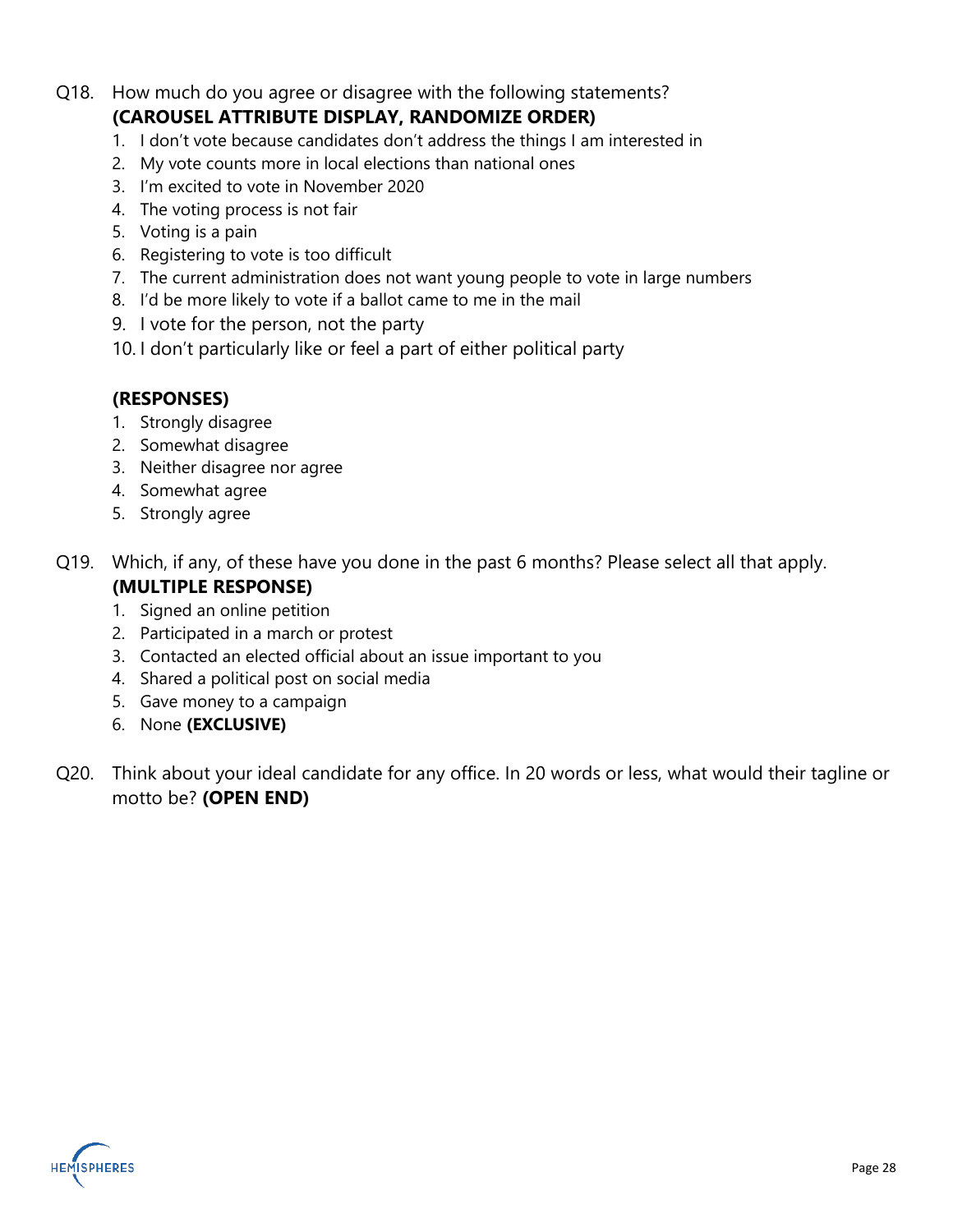### **COMMUNICATION DURING COVID 19**

Now we would like to ask you some questions about how COVID 19 has impacted you.

- C1. Which of the following has happened to you as a result of COVID 19? Please select all that apply. **(MULTIPLE RESPONSE)**
	- 1. Experienced sickness in family
	- 2. Experienced death in family
	- 3. Lost my job
	- 4. Lost income
	- 5. Had to tap into savings/retirement
	- 6. Signed up for unemployment
	- 7. Unable to pay bills on time
	- 8. Work more hours than before
	- 9. Other (please specify)
	- 10. COVID 19 has not impacted me directly **[ANCHOR. EXCLUSIVE]**
- C2. Which of the following best describes how you're feeling about life after the pandemic? **(SINGLE ANSWER)**
	- 1. Things will be better than before
	- 2. Things will be about the same as before
	- 3. Things will be worse than before
- C3. Please rate how important it is for the following to be part of the economic response to the pandemic. **(CAROUSEL ATTRIBUTE DISPLAY, RANDOMIZE ORDER)**
	- 1. Investment in developing clean energy technologies
	- 2. Creation of clean energy jobs
	- 3. Investing in voting-by-mail for all elections
	- 4. Addressing climate change

### **(RESPONSES)**

- 1. Not at all important
- 2. Not very important
- 3. Neither important not unimportant
- 4. Somewhat important
- 5. Extremely important

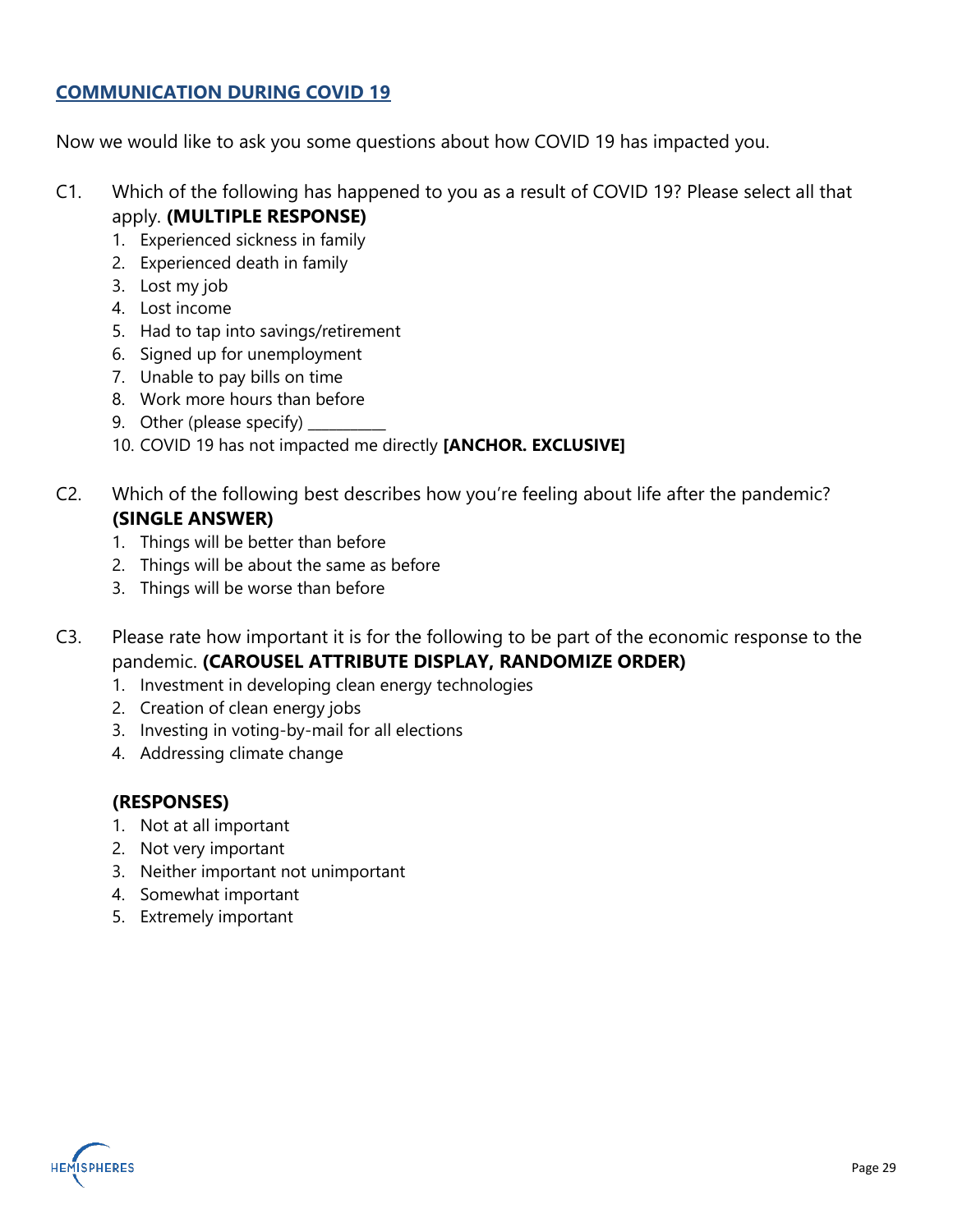C4. How much do you agree or disagree with the following statement:

The current federal administration's refusal to listen to science means Americans are feeling the disastrous consequences of coronavirus now and will see the increasing damage from climate change, like wildfires, floods and droughts.

- 1. Strongly disagree
- 2. Somewhat disagree
- 3. Neither disagree nor agree
- 4. Somewhat agree
- 5. Strongly agree

### **DEMOGRAPHICS**

- D1. Please indicate the group or groups in which you would include yourself. Please select all that apply. **(MULTIPLE RESPONSE)**
	- 1. African American/Black
	- 2. Asian or Pacific Islander
	- 3. Caucasian / White
	- 4. Hispanic or Latino
	- 5. Other\_\_\_\_\_\_\_\_\_\_\_\_\_\_\_\_\_\_\_\_\_\_
	- 6. Prefer not to answer (**EXCLUSIVE**)
- D2. What language do you primarily speak at home?
	- 1. English
	- 2. Spanish
	- 3. Other
	- 4. Prefer not to answer

### D3. What is your marital status? **(SINGLE RESPONSE)**

- 1. Single
- 2. Married or long-term domestic partnership
- D4. Who lives with you in your household? Please select all that apply. **(MULTIPLE RESPONSE)**
	- 1. Adults (18 years of age and older)
	- 2. Teenagers (13 to just under 18 years of age)
	- 3. "Tweens" (9 to just under 13 years of age)
	- 4. Children (3 to just under 9 years of age)
	- 5. Toddlers (13 months to just under 3 years)
	- 6. Babies (12 months or younger)
	- 7. No one else **(EXCLUSIVE)**

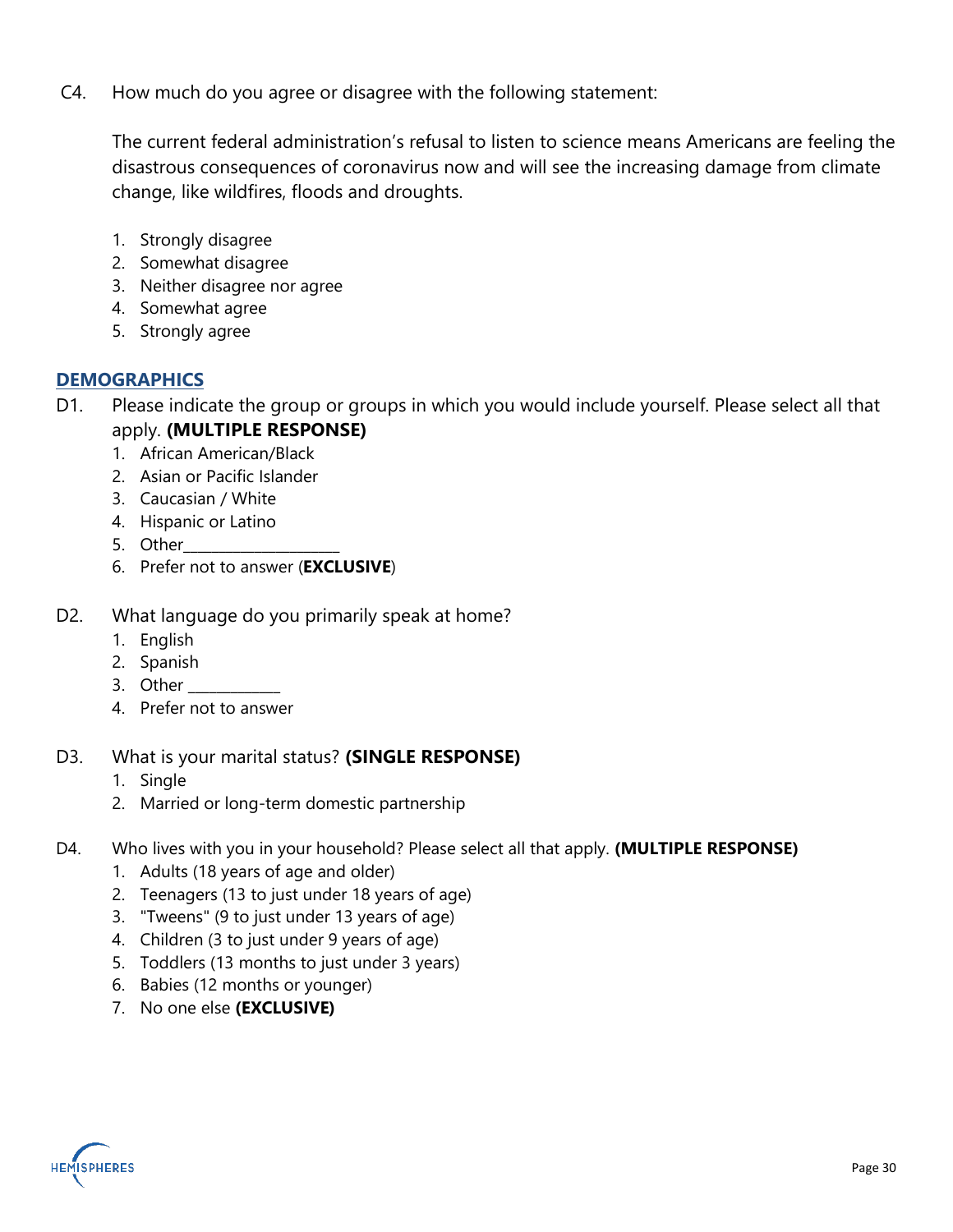- D5. What is the highest level of education you have had the opportunity to complete? **(SINGLE RESPONSE)**
	- 1. Some high school
	- 2. High school graduate
	- 3. Some college
	- 4. Associates degree or technical degree
	- 5. College degree
	- 6. Graduate coursework or degree
- D6. What is your current employment status? Please select all that apply. **(MULTIPLE RESPONSE, NO RESTRICTIONS NEEDED)**
	- 1. Employed full-time
	- 2. Employed part-time
	- 3. Self-employed
	- 4. Part-time student
	- 5. Full-time student
	- 6. Homemaker
	- 7. Retired
	- 8. Unemployed
- D7. What industry do you and anyone in your household work in?
- D8. What are the primary industries where you live? Please select all that apply for each option. **(RANDOMIZE, MULTIPLE RESPONSE)**

| <b>GRID</b> | Work in | Area industry |
|-------------|---------|---------------|

- 1. Agriculture
- 2. Ranching
- 3. Education
- 4. Energy / Mining
- 5. Finance / Insurance
- 6. Government
- 7. Healthcare
- 8. Legal
- 9. Manufacturing
- 10. Real estate
- 11. Technology
- 12. Other \_\_\_\_\_\_\_\_\_\_\_\_\_\_\_\_\_